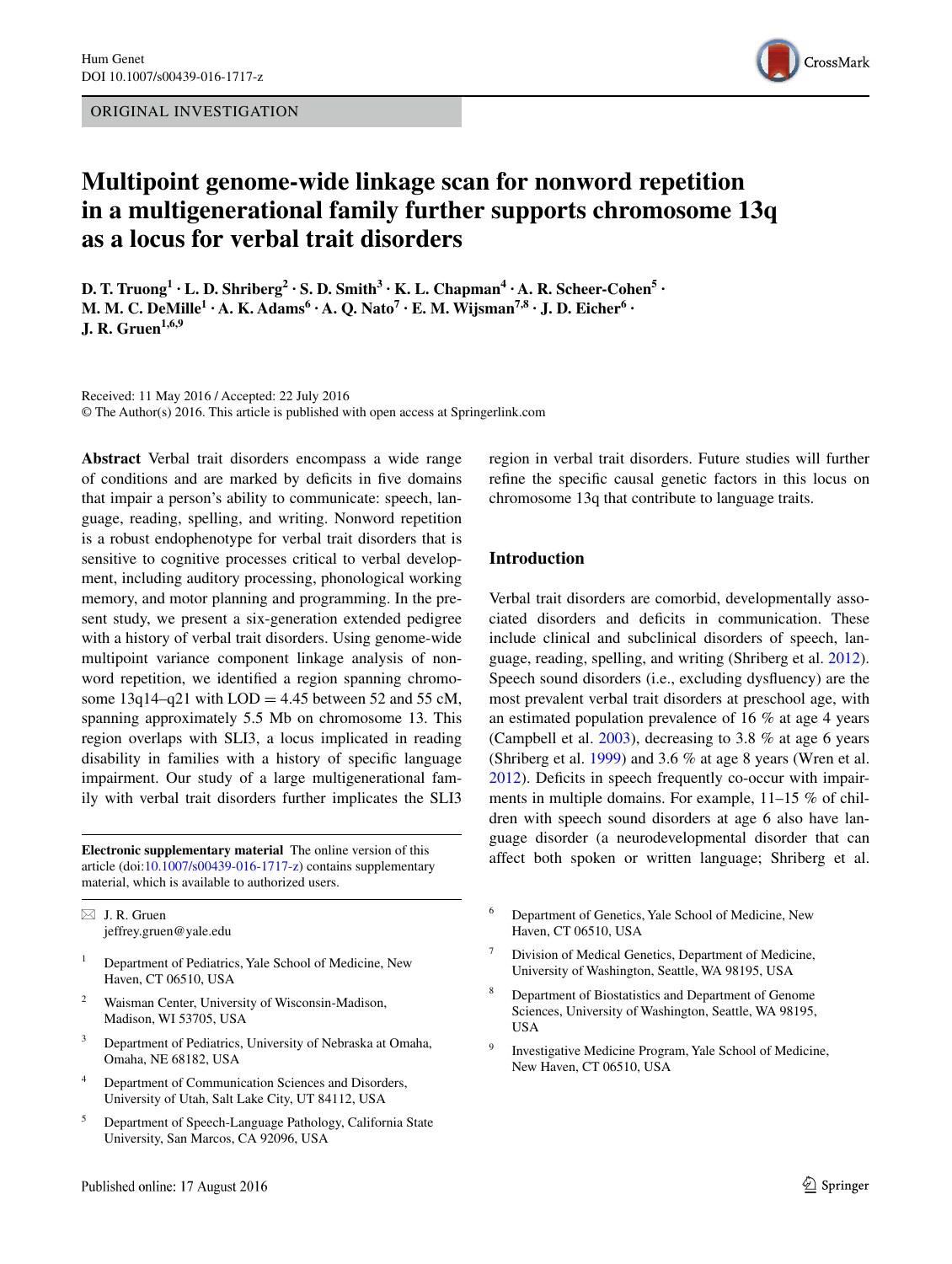[1999](#page-12-1)). Additionally, children with speech disorders are at higher risk for reading disability, with an estimated 18 % of children with speech disorders and 75 % of children with both speech and language disorders meeting criteria for reading disability at school age (Lewis et al. [2000\)](#page-11-0).

Research in the genetics of verbal trait disorders was catalyzed by the seminal studies of the KE family, a large extended pedigree segregating verbal dyspraxia (also termed Childhood Apraxia of Speech; ASHA [2007;](#page-10-1) RCSLT [2011](#page-11-1)), suggesting autosomal dominant inheritance of a single gene mutation (Hurst et al. [1990\)](#page-10-2). Genome-wide linkage showed a signal peak on chromosome 7q31.1 (Fisher et al. [1998\)](#page-10-3). Further fine mapping identified a point mutation in *FOXP2* that resulted in a truncated protein and loss of function in all affected individuals, but not observed in unaffected individuals (Lai et al. [2001\)](#page-11-2). *FOXP2* loss of function as a causal factor for verbal dyspraxia was further validated in unrelated individuals with severe speech impairments similar to those in the KE family (Lai et al. [2001](#page-11-2); MacDermot et al. [2005\)](#page-11-3) and has been cross-validated in a number of case studies (e.g., Rice et al. [2012](#page-11-4); Shriberg et al. [2006](#page-12-3)). Although the KE family provided an example of a verbal trait disorder phenotype with a typical pattern of monogenic inheritance, their story is the exception rather than the norm. In fact, verbal trait disorders are generally multifactorial and associated with multiple genetic and environmental factors (Kang and Drayna [2011](#page-10-4); Peterson and Pennington [2015](#page-11-5)).

Due to the behavioral and cognitive heterogeneity of verbal trait disorders, the use of endophenotypes—underlying phenotypic factors that are associated with or contribute to the manifestation of the disorder of interest because of shared genetic factors—have been critical to the genetic study of verbal trait disorders. One endophenotype is nonword repetition (NWR), which loads onto several cognitive processes critical for language-related ability including auditory processing, receptive language ability, and motor planning and programming (Dollaghan and Campbell [1998](#page-10-5)). NWR tasks examine the ability to process and temporarily store a novel series of meaningless units of phonological information in short-term memory, and then verbally repeat the stimuli. Such measures, which are sensitive to but not specific for any one disorder, may be more closely influenced by genetic variation than the verbal trait disorder itself.

NWR task performance has a strong genetic influence, with higher concordance among monozygotic twins compared to dizygotic twins, and heritability ranging from 0.64 to 1 (Bishop et al. [1996](#page-10-6), [2004](#page-10-7)). Furthermore, an oligogenic-trait segregation analysis of NWR in nuclear families ascertained for reading disability estimated approximately 2.4 quantitative trait loci (Wijsman et al. [2000\)](#page-12-4). A familybased linkage analysis on individuals with a family history

of specific language impairment (SLI) identified a linkage peak on chromosome 16q for poor performance on NWR (SLI Consortium [2002](#page-12-5), [2004\)](#page-12-6). Follow-up family-based and population-based association studies on NWR identified *CMIP* and *ATP2C2* as candidates responsible for the linkage signal (Newbury et al. [2009](#page-11-6)). *CNTNAP2* on chromosome 7q35 was also associated with NWR in families enrolled in the SLI consortium study using a candidate gene approach after it was identified as a transcriptional binding target of *FOXP2* by chromatin immunoprecipitation (Vernes et al. [2008\)](#page-12-7). In addition, CNTNAP2 was identified by fine mapping a linkage analysis signal on 7q35 conditioned on language delay in the Autism Genetic Resource Exchange sample (Alarcón et al. [2002](#page-9-0), [2005,](#page-9-1) [2008](#page-10-8)). Taken together, NWR satisfies specific testable criteria for the objective identification of endophenotypes, supporting NWR as a credible endophenotype for verbal trait disorders (Glahn et al. [2014](#page-10-9); Lenzenweger [2013\)](#page-11-7).

With the exception of the KE family, most families with a history of language impairment show a complex pattern of inheritance with subtle differences in clinical presentation within the family. In the present study, we examined an extended six-generation family with a complex pattern of inheritance for verbal trait disorders. We chose NWR in this analysis because (1) it is a robust endophenotype for verbal trait disorders (i.e., speech sound disorder, language disorder, and developmental dyslexia); (2) is highly heritable; (3) has a Mendelian model of inheritance (in at least one study; Wijsman et al. [2000\)](#page-12-4); and (4) is stable throughout an individual's lifetime, even in those who are language recovered following impairment in childhood (Bishop et al. [1996;](#page-10-6) Shriberg et al. [2009](#page-12-8)). The latter attribute of NWR tasks is particularly important because subjects within this family range in age from 3 to 95 years, requiring a phenotype that can be ascertained and compared across all age groups. The present analysis provides strong support for chromosome 13q14–q21 as a locus that contributes to poor performance on NWR in this extended pedigree.

### **Methods and materials**

# **Ascertainment**

We studied 62 individuals from a six-generation 90-member family of European ancestry with a history of verbal trait disorders. The family was ascertained with the assistance of a family member. The 62 family members assessed included 35 females and 27 males ranging in age from 3 to 95 years. There is no evidence of consanguinity based on genealogy or unexpected high kinship coefficients within the pedigree.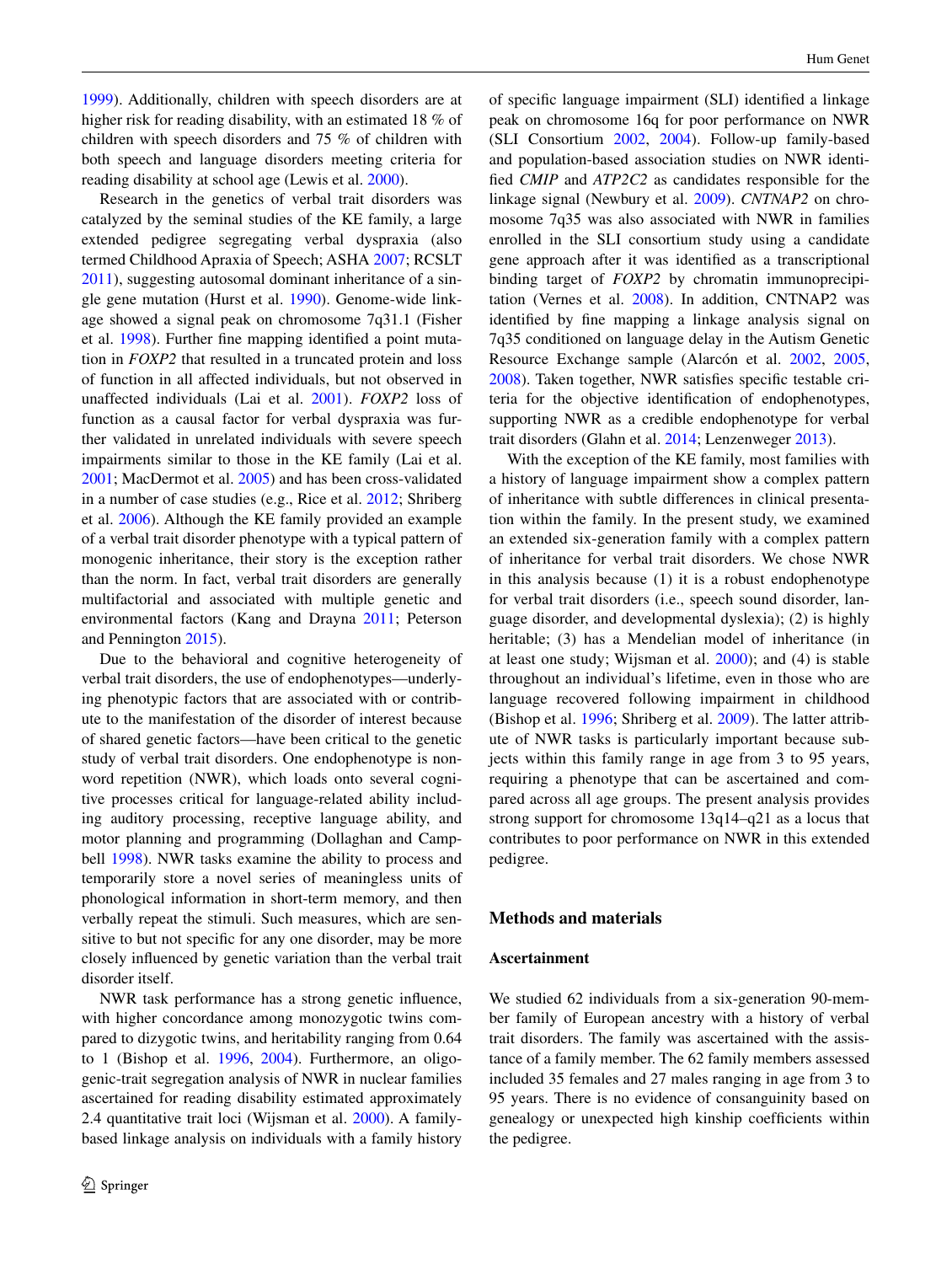Written informed consent was approved by the University of Wisconsin-Madison Institutional Review Board (IRB). All subjects were assessed by one of two experienced examiners in the participants' homes or hotel sites in five states within the continental US. All oral instructions and audio-recorded stimuli were presented at comfortable listening levels based on findings from a conventional hearing screening. The assessment protocol included the following measures and instruments: Kaufman Brief Intelligence Test-2 (Kaufman and Kaufman [2004](#page-10-10); nonverbal and verbal IQ), Nonword Repetition Task (NRT; Dollaghan and Campbell [1998\)](#page-10-5), Syllable Repetition Task (SRT; Shriberg et al. [2009\)](#page-12-8), Goldman-Fristoe Test of Articulation-2 (Goldman and Fristoe [2000](#page-10-11); speech), Clinical Evaluation of Language Fundamentals-Preschool-2 (Wiig et al. [2004;](#page-12-9) language), Clinical Evaluation of Language Fundamentals-4 Screening Test (Semel et al. [2004](#page-12-10); language), Woodcock– Johnson Tests of Achievement, 3rd edition (Woodcock et al. [2001;](#page-12-11) reading, spelling, and writing), and questionnaires for parent-reporting or self-reporting medical and special educational histories and concerns. One individual had a composite IQ <75, but performance on the NWR tasks was unimpaired. To maximize genetic informativeness, this individual's NWR scores were retained for the analysis. All other individuals had an IQ between 84 and 126.

# **Phenotype**

The NRT is a NWR task that consists of 16 nonwords. To reduce the articulatory burden, the NRT does not contain the most phonetically complex consonants (the "late-8" consonants; Shriberg [1993;](#page-12-12) Dollaghan and Campbell [1998](#page-10-5)). Nonwords ranged in length from one to four syllables (four each) with the shortest nonwords presented first and the longest last. Each repeated consonant and vowel/ diphthong (totaling 20 different phonemes) was later transcribed as correct or incorrect by two research speech pathologists. NRT scores were calculated by dividing the total phonemes correctly repeated by the total phoneme targets. Ratios were then converted to age–sex standardized scores for downstream analyses using a reference database of 200 typical speakers, ages 3–80 years (Potter et al. [2012](#page-11-8); Scheer-Cohen et al. [2013\)](#page-11-9) that included descriptive statistics for NRT and SRT scores.

The SRT is another NWR task comprised of 18 nonwords that include only four of the "early-8" consonants  $(Ib/,d/,lm/$ , and/n/) and the vowel/ $a/(Shriberg 1993)$  $a/(Shriberg 1993)$ . This NWR task was designed to accommodate individuals who have incomplete phonetic inventories and/or articulatory impairments. Items range in length from two to four syllables with the shortest presented first and the longest last. The consonant responses to each recorded syllable were transcribed as correct or incorrect. The number of correctly repeated consonants was divided by the total number of target consonants. The ratio was then converted to a standard score using the reference database.

Studies of speech-language disorders using the NRT have supported its validity and reliability (e.g., Archibald and Gathercole [2006](#page-10-12); Moore et al. [2010](#page-11-10)), including a reference sample of 95 children with typical speech and 63 children with speech delay, described in a technical report on the NRT and SRT (Shriberg and Lohmeier [2008\)](#page-12-13). Findings from this reference sample include psychometric data supporting the distributional characteristics of scores for parametric statistical analyses, and analyses supporting the construct validity, concurrent validity, interjudge transcription reliability, and internal reliabilities of both tasks.

In the present study, point-to-point percentage of agreement estimates ranged from 75.6 to 88 % across nonword task and phoneme class; other validity and reliability estimates were generally in the 0.70–0.85 range. The Pearson *r* coefficient between standardized scores on the two nonword tasks in the present data was 0.66, consistent with the coefficient of 0.73 reported in Shriberg and Lohmeier [\(2008](#page-12-13)). Thus, consistent with discussion elsewhere, there is only moderate collinearity between the two measures of NWR (Shriberg et al. [2009](#page-12-8)).

Sensitivity and specificity for identifying speech and language disorders using the SRT were further supported by a second reference sample of 550 speakers, including speakers with typical speech and typical language, speech delay and typical language, language impairment and typical speech, and speech delay and language impairment (Lohmeier and Shriberg [2011\)](#page-11-11). Additional construct validity support for the SRT was presented in Shriberg et al. [\(2009](#page-12-8)), followed by a series describing SRT procedures to explicate encoding, memorial, and transcoding processes underlying performance on nonword imitation tasks (Shriberg et al. [2012](#page-12-0)).

Because there is no battery of speech, language, reading, spelling, and writing tests appropriate for the lifespan ages of the present extended family, we used standardized scores from either the NRT or SRT to assign a categorical phenotype. Verbal trait impaired (Verbal Trait+) was defined as performing greater than one standard deviation below the mean on either the NRT or SRT. Preliminary studies indicated that a cutoff below one standard deviation on either the NRT or the SRT was maximally sensitive and specific to subjects with only mild, subclinical difficulty in one or more of the five verbal traits based on parent- and selfreported histories of children and adults. Of the 41.9 % of participants in the present study who met the nonword criteria for a verbal trait disorder (see Table [1](#page-3-0)), 19.2 % met criteria on the NRT only, 23.1 % met criteria on the SRT only, and 57.7 % met criteria on both nonword tasks.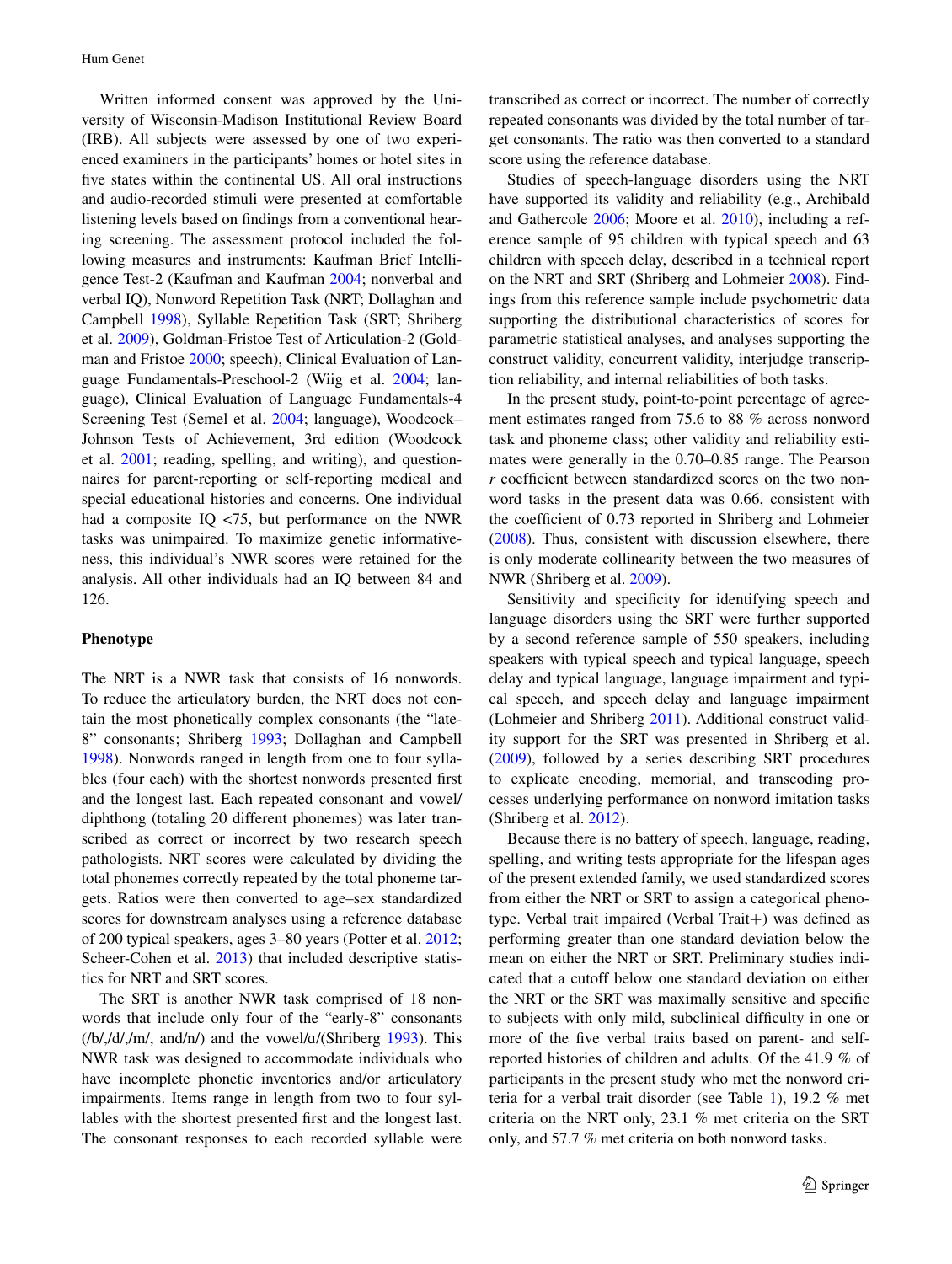<span id="page-3-0"></span>Table 1 Percentages<sup>a</sup> of affected (Verbal Trait+) and not affected (Verbal Trait−) participants in an extended family of 62 members and tests of two proportions results for each variable. Participant age was divided into four lifespan cohorts

| Variable                                                                                       | Total $n$ | Verbal trait+<br>$(VT+)$ |      | Verbal trait-<br>$(VT-)$ |      | Tests of two proportions <sup>b</sup> |                  |                     |        |
|------------------------------------------------------------------------------------------------|-----------|--------------------------|------|--------------------------|------|---------------------------------------|------------------|---------------------|--------|
|                                                                                                |           | $\boldsymbol{n}$         | $\%$ | $\boldsymbol{n}$         | $\%$ | Z                                     | $\boldsymbol{p}$ | Confidence interval | Sig.   |
| Participants                                                                                   | 62        | 26                       | 41.9 | 36                       | 58.1 | $-1.82$                               | 0.069            | $-0.335, 0.012$     |        |
| Gender                                                                                         |           |                          |      |                          |      |                                       |                  |                     |        |
| Female                                                                                         | 35        | 11                       | 31.4 | 24                       | 68.6 | $-3.35$                               | 0.001            | $-0.589, -0.154$    | $\ast$ |
| Male                                                                                           | 27        | 15                       | 55.6 | 12                       | 44.4 | 0.82                                  | 0.411            | $-0.154, 0.376$     |        |
| Age                                                                                            |           |                          |      |                          |      |                                       |                  |                     |        |
| Preschool $(3-5)$                                                                              | 3         | 1                        | 33.3 | $\overline{c}$           | 66.7 | $-0.87$                               | 0.386            | $-1.000, 0.421$     |        |
| School age $(6-18)$                                                                            | 21        | $\tau$                   | 33.3 | 14                       | 66.7 | $-2.29$                               | 0.022            | $-0.618, -0.048$    | $\ast$ |
| Adult (19–64)                                                                                  | 30        | 14                       | 46.7 | 16                       | 53.3 | $-0.52$                               | 0.605            | $-0.319, 0.186$     |        |
| Senior (65–84)                                                                                 | 8         | $\overline{4}$           | 50.0 | 4                        | 50.0 | 0.00                                  | 1.000            | $-0.490, 0.490$     |        |
| Verbal trait history                                                                           |           |                          |      |                          |      |                                       |                  |                     |        |
| Speech                                                                                         | 15        | 11                       | 73.3 | 4                        | 26.7 | 2.89                                  | 0.004            | 0.150, 0.783        | *      |
| Language                                                                                       | 17        | 8                        | 47.1 | 9                        | 52.9 | $-0.34$                               | 0.731            | $-0.394, 0.277$     |        |
| Reading                                                                                        | 24        | 13                       | 54.2 | 11                       | 45.8 | 0.58                                  | 0.562            | $-0.199, 0.365$     |        |
| Spelling                                                                                       | 18        | 10                       | 55.6 | 8                        | 44.4 | 0.67                                  | 0.502            | $-0.214, 0.436$     |        |
| Writing                                                                                        | 3         | 1                        | 33.3 | 2                        | 66.7 | $-0.87$                               | 0.386            | $-1.000, 0.421$     |        |
| Participants scoring more than one<br>SD below the mean in one or<br>more verbal trait domains | 37        | 19                       | 73.1 | 18                       | 50.0 | 1.92                                  | 0.055            | $-0.005, 0.469$     |        |

The row-wise percentages use the Total *n* in the second column as the denominator. The denominators for each percentage in the last row are 26 and 36, respectively

<sup>b</sup> Minitab 17 Statistical Software (2010). [Computer software]. State College, PA: Minitab, Inc. ([www.minitab.com](http://www.minitab.com))

 $c^*$  \* *p* < 0.05

# **Participants**

Tables [1,](#page-3-0) [2](#page-3-1) describe demographic and phenotype variables for participants meeting NWR task criteria for affected (Verbal Trait+; VT+) and not affected (Verbal Trait−; VT−), including tests for significant differences between the proportions of each classification. The difference in the percentages of VT+  $(41.9\%)$  compared to VT− (58.1 %) participants was non-significant (*Z* = −1.82). Significantly fewer females met criteria for VT+ (31.4 %) than VT− (68.6 %; *Z* = −3.35), but the proportion of males who met criteria for  $VT+$  (55.6 %) compared to the proportion who met criteria for VT− (44.4 %) was non-significant ( $Z = 0.82$ ). Among the four age groups, the only age group within which affection status differed significantly was the school-aged participants, who had a significantly lower percentage of participants who met criteria for VT+ (33.3 %) than VT−  $(66.7 \,\%; Z = -2.29).$ 

Last, Verbal Trait History for problems in verbal trait domains of speech, language, reading, spelling, and/or writing were determined by test scores in any of the relevant

<span id="page-3-1"></span>

|                                                             | Table 2 Descriptives for VT+ and VT- individuals in the family |  |  |  |  |  |  |  |
|-------------------------------------------------------------|----------------------------------------------------------------|--|--|--|--|--|--|--|
| across the syllable repetition and nonword repetition tasks |                                                                |  |  |  |  |  |  |  |

|                 | Verbal trait $+(VT+)$ | Verbal trait $-(VT-)$ |
|-----------------|-----------------------|-----------------------|
| SRT             |                       |                       |
| Mean $(SD)$     | $-3.01(3)$            | 0.27(0.7)             |
| <b>Skewness</b> | $-0.96$               | 0.25                  |
| Kurtosis        | $-0.05$               | 0.53                  |
| <b>NRT</b>      |                       |                       |
| Mean $(SD)$     | $-2.07(1.67)$         | 0.42(0.86)            |
| <b>Skewness</b> | $-0.22$               | 0.04                  |
| Kurtosis        | $-0.16$               | $-0.77$               |
|                 |                       |                       |

domains lower than one standard deviation below standardized means, or any self- or parent-reported difficulty in any of the five domains (Supplemental Table 1). Of the Verbal Trait History variables in Table [1](#page-3-0), only one verbal trait domain was associated with significant between group proportions. A significantly greater percentage of participants with test scores, self-reported, or parental-reported histories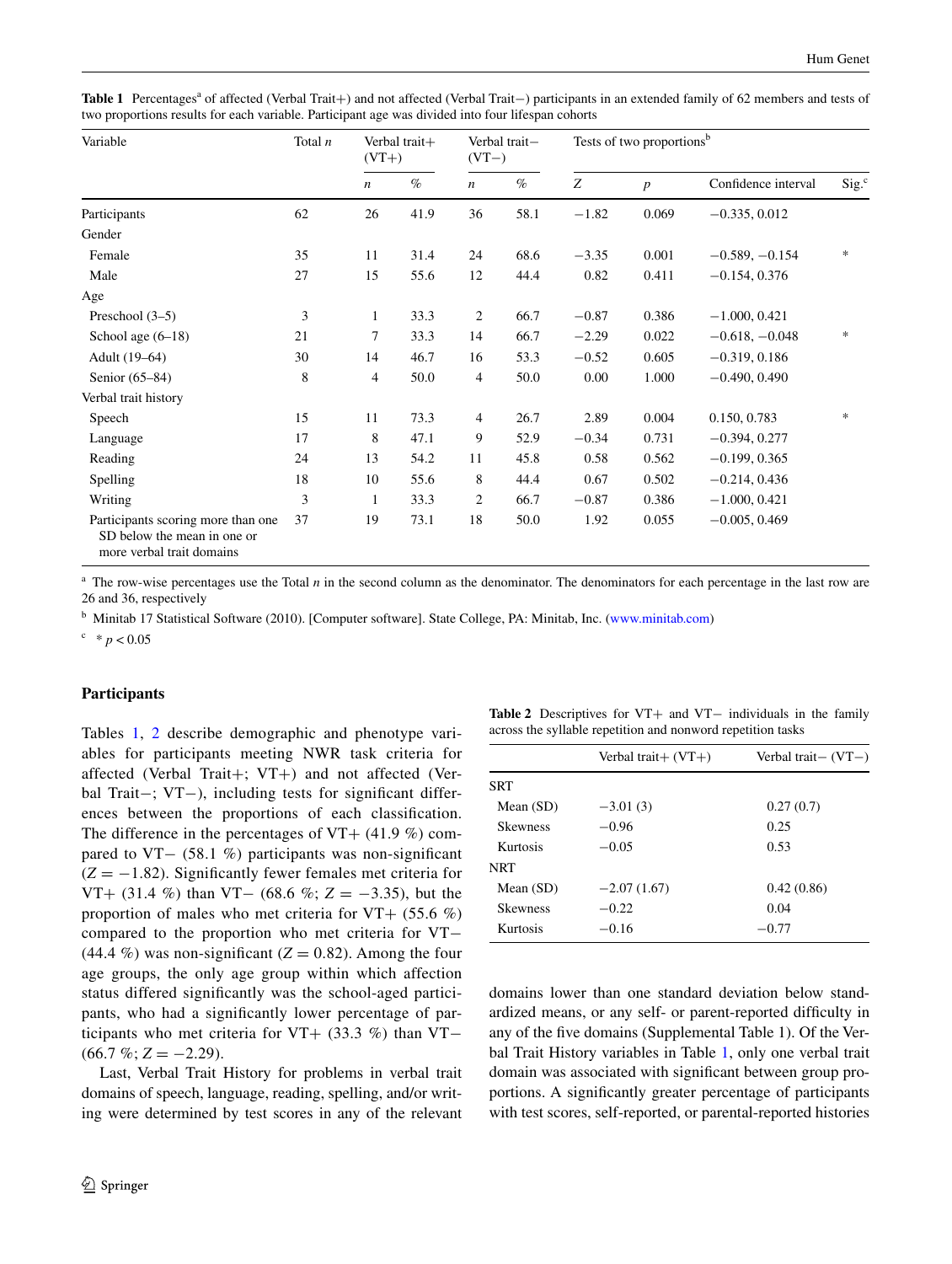of speech disorders met the nonword criterion for VT+ (73.3 %) compared to the percentage who met criterion for VT− (26.7 %; *Z* = 2.89). Using conventional criteria for statistical significance, the percentage of  $VT+$  participants who had at least one test score or questionnaire entry indicating a concern with any one of the five verbal traits (73.1 %) was not significantly larger than the percentage of VT− participants with such histories (50.0 %; *Z* = 1.92; *p* = 0.055; CI −0.005, 0.469).

# **DNA collection and genotyping**

DNA was extracted from whole blood using the Gentra Puregene Blood Kit (Qiagen) at the University of Nebraska Medical Center. Genotyping across 551,839 single nucleotide polymorphism (SNP) markers was performed using the Illumina Infinium HumanCoreExome-24-v.1 at the Yale Center for Genome Analysis (Orange, CT). Genotypes were called using Illumina GenomeStudio with a total of 547,644 (99.24 %) passing quality control (QC). One individual failed QC due to low genotyping call rate and was excluded from the analysis.

# **PBAP: marker sub‑selection, pedigree structure validation, and IBD computation for linkage analysis**

Reference map files for the HumanCoreExome dense marker panel were obtained from the Rutgers maps (Matise et al. [2007\)](#page-11-12), with integrated linkage-physical maps in sex averaged Haldane genetic distances (cM). Reference genotype data for Europeans were extracted from the main European (EUR) population data from the 1000 genomes project (The 1000 Genomes Project Consortium [2010](#page-12-14)) to determine linkage disequilibrium (LD) and minor allele frequencies (MAF) between markers for marker sub-selection.

We used the pedigree based analysis pipeline (PBAP) to sub-select genetic markers for pedigree quality control (QC) and for interfacing with MORGAN (Thompson [2011](#page-12-15)) to calculate inheritance vectors (IV) used for linkage analysis (Nato et al. [2015\)](#page-11-13). Use of MORGAN allowed multipoint analysis on the complete pedigree. Generation of genome-wide SNP marker sub-panels from the dense marker panel was conducted to (1) reduce LD between markers and minimize type 1 error, (2) reduce computational time (while maximizing genotypic informativeness within the pedigree), and (3) perform QC on pedigree structure (i.e., parent–offspring swaps). PBAP marker subselection and pedigree structure validation are described in detail elsewhere (Nato et al. [2015](#page-11-13)). Briefly, three non-overlapping marker sub-panels from the original dense marker panel (Illumina HumanCoreExome-24-v.1) were generated based on the following criteria: (1) maximum LD  $(r^2)$ threshold equal to 0.04 in the EUR reference population;

(2) MAF 0.2–0.5 in the EUR reference population; (3) non-monomorphic marker within the pedigree;( 4) minimum intermarker distance of 0.5 cM; and (5) restricted to the 22 autosomes. A separate marker sub-panel was generated for pedigree structure validation using similar criteria as above except maximum LD threshold was equal to 0.25 and MAF from 0.3 to 0.5 in the EUR reference population. For genome-wide linkage analysis (excluding sex chromosomes), a total of 5448, 5493, and 5498 markers for subpanels 1, 2, and 3, respectively, were created. A sub-panel of 5454 genome-wide markers was created for pedigree structure validation.

QC for appropriate parent–offspring relationships within the larger pedigree was assessed by comparing expected kinship coefficients (based on pedigree structure) and estimated coefficients computed by maximizing the likelihood from available genotype data across the 5454 marker sub-panel (Choi et al. [2009\)](#page-10-13). Individual relationship pairs were flagged if the estimated kinship coefficient fell outside a 99.5 % confidence interval from expected. No sample swaps or incorrect parent–offspring relationships were observed within the larger pedigree.

From each marker sub-panel created for linkage analysis, PBAP prepared data files to generate IVs that described the flow of genetic information through a pedigree for an individual using gl\_auto in the MORGAN suite of programs (Thompson [2011](#page-12-15)). The gl\_auto program uses a combination of exact and Markov Chain Monte Carlo (MCMC) based estimations to sample IVs for each individual. For the current analysis, IVs were sampled for each marker subpanel using the following parameters: 15,000 MCMC burn-in iterations, sampling by scan and 100,000 MCMC iterations with progress checked every 20,000 iterations (L-Sampler  $= 0.2$ ), saving 2000 realizations for IV sampling. Sampled IVs were then converted to Sequential Oligonucleotide Linkage Analysis Routines (SOLAR) (Almasy and Blangero [1998\)](#page-10-14) compatible multipoint identity-by-descent (MIBD) matrices using custom scripts written by the Wijsman lab, and imported into SOLAR for downstream linkage analysis.

# **Statistical analysis**

All statistical analyses were conducted using the SOLAR software package (version 7.3.9; Almasy and Blangero [1998](#page-10-14)). SOLAR utilizes a maximum likelihood variance decomposition approach to estimate the influence of genetic and environmental effects on a phenotypic trait by modeling the covariance among family members relative to genetic kinship (identity by descent). A liability threshold model was used to handle discrete traits under the assumption that the affection status of an individual was determined by their underlying genetic risk exceeding a certain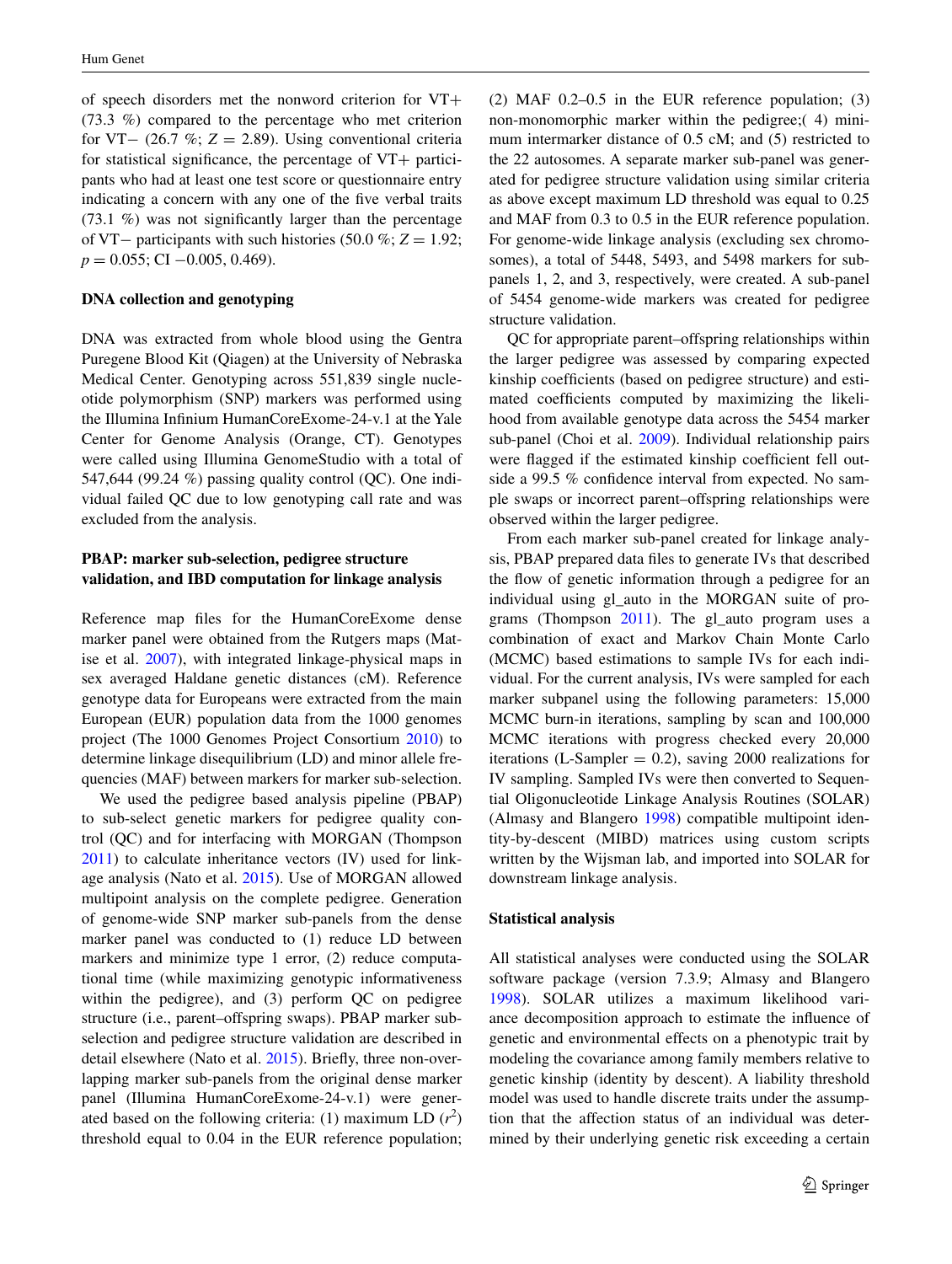threshold for the phenotype (i.e., VT+; Duggirala et al. [1997](#page-10-15)). Using maximum likelihood techniques, initial models were screened for the covariate effects of age, age<sup>2</sup>, sex, age  $\times$  sex, age<sup>2</sup>  $\times$  sex, and IQ. After covariate screening non-significant covariates  $(p > 0.1)$  were removed from the final model. In addition, a variance component for household random effects that further controlled for shared environment among nuclear families within the larger pedigree was included. The final model representing the log likelihood when the additive genetic variance was equal to 0 (no linkage elements) and covarying for household and age\*sex effects, was used as the null model for hypothesis testing during linkage analysis.

Genome-wide multipoint variance component linkage analyses were conducted to examine linkage between VT+ and MIBDs. Multipoint linkage analysis considers recombination along a chromosome to determine the probability that a trait locus is located within a genomic region. Maximum likelihood estimates for linkage were calculated at approximately 0.5 cM intervals across the 22 autosomes and compared against the null model (no linkage) using a likelihood ratio test  $(df = 1)$ .

Empirical  $p$  values were computed using a simulation that generated a distribution of LOD scores under a null model of no linkage. 1,000,000 simulations were conducted, each generating a random informative marker that was tested for linkage with VT+ status. This distribution of observed LOD scores in the simulation was then used to determine the empirical *p* value of the experimentally observed LOD scores.

Haplotypes were assigned using MERLIN (Abecasis et al. [2002](#page-9-2)). The large pedigree exceeded the bit limit MERLIN could handle, thus the family was split into six smaller subpedigrees for haplotype assignment and then manually reconfigured to confirm consistency of haplotypes called across the lineages. Five of the six subpedigrees were assigned based on distinct sublineages that originated from Generation II, and included all individuals within the last four generations (Generations III–VI) of the family. The sixth subpedigree consisted of all individuals in the first two generations (Generations I and II) and select individuals in Generations III and IV to confirm the transmission of the haplotypes observed in the aforementioned five subpedigrees.

# **Results**

linkage (SNP) markers on chromosome 13, encoding a total of 41 genes (build GRCh37/hg19). To determine whether the linkage signal was due to an effect of pseudorandom marker sub sampling, multipoint analyses on chromosome 13 were conducted again using non-overlapping marker subpanels 2 and 3, which were generated at the same time as marker subpanel 1 in PBAP. Findings were recapitulated with peak LOD scores of 4.24 and 3.96 using marker subpanels 2 and 3, respectively, again spanning the same region of chromosome 13q14.2–14.3 (Supplemental Table 3). Of the 41 genes within base pair positions 48–53.5 Mb, 26 genes show moderate expression in the developing brain (BrainSpan [2011\)](#page-10-16), but only 8 have known neurological or cognitive function (Carrozzo et al. [2007](#page-10-17); de Bie et al. [2007](#page-10-18); Dening et al. [1989;](#page-10-19) Elpeleg et al. [2005](#page-10-20); Hilschmann et al. [2002;](#page-10-21) Jaberi et al. [2013;](#page-10-22) Kind et al. [2014](#page-10-23); La Piana et al. [2016;](#page-11-14) Maas et al. [2015;](#page-11-15) Morris et al. [2012](#page-11-16); Ocklenburg et al. [2015;](#page-11-17) Ostergaard et al. [2007](#page-11-18); Rice et al. [2007;](#page-11-19) Spiechowicz et al. [2006;](#page-12-16) Vidal et al. [1999](#page-12-17), [2000;](#page-12-18) Wei and Hemmings [2005;](#page-12-19) Xu et al. [2010;](#page-12-20) Yamagata et al. [1999](#page-12-21); Yasuda et al. [2007;](#page-12-22) Zhang et al. [2006;](#page-12-23) Supplemental Table 4). When considering LOD scores greater than 3 (empirical *p* value <0.0002), the linkage signal expands to 46–61 cM across 22 linkage markers spanning a 23.2 Mb region on chromosome 13q14.11-21.32, encompassing approximately 77 genes.

Estimation of haplotypes in the extended family provides evidence of at least 3 distinct haplotypes on chromosome 13 segregating with  $VT+$  (Fig. [2](#page-6-1)). A recombination in Haplotype 1 (Haplotype 1-recombined) in affected individual 3 between SNPs rs7337528 and rs2981 defines the centromeric boundary of  $LOD = 4.35$  at 52 cM (Figs. [2,](#page-6-1) [3](#page-7-0)). This particular segment of Haplotype 1, defined by alleles shared IBD at rs2981, rs2812219, rs6561602, and rs997687 (52.92–55.06 cM), segregates with the phenotype in the lineage originated by a founder in the oldest generation. For the remaining information, data are presented without a conventional haplotype pedigree graphic to preserve anonymity of the family. Haplotype 2 originates from a married-in founder in Generation II and segregates to two siblings in Generation III, four descendants in Generation IV and four descendants in Generation V. Seven of ten descendants with Haplotype 2 are VT+. Last, Haplotype 3 originates from a marriedin founder in Generation III, segregates to two siblings in generation IV, and four descendants in Generation V. Six of seven pedigree members with Haplotype 3 are VT+. There are no recombinations within Haplotypes 2 or 3 that would define the broader shoulders of the linkage signal from 45 to 62 cM (Fig. [3\)](#page-7-0). Overall, the presence of at least three distinct haplotypes that cosegregate with VT+—including married-in Haplotypes 2 and 3—implicate multiple contributing variants segregating through this family.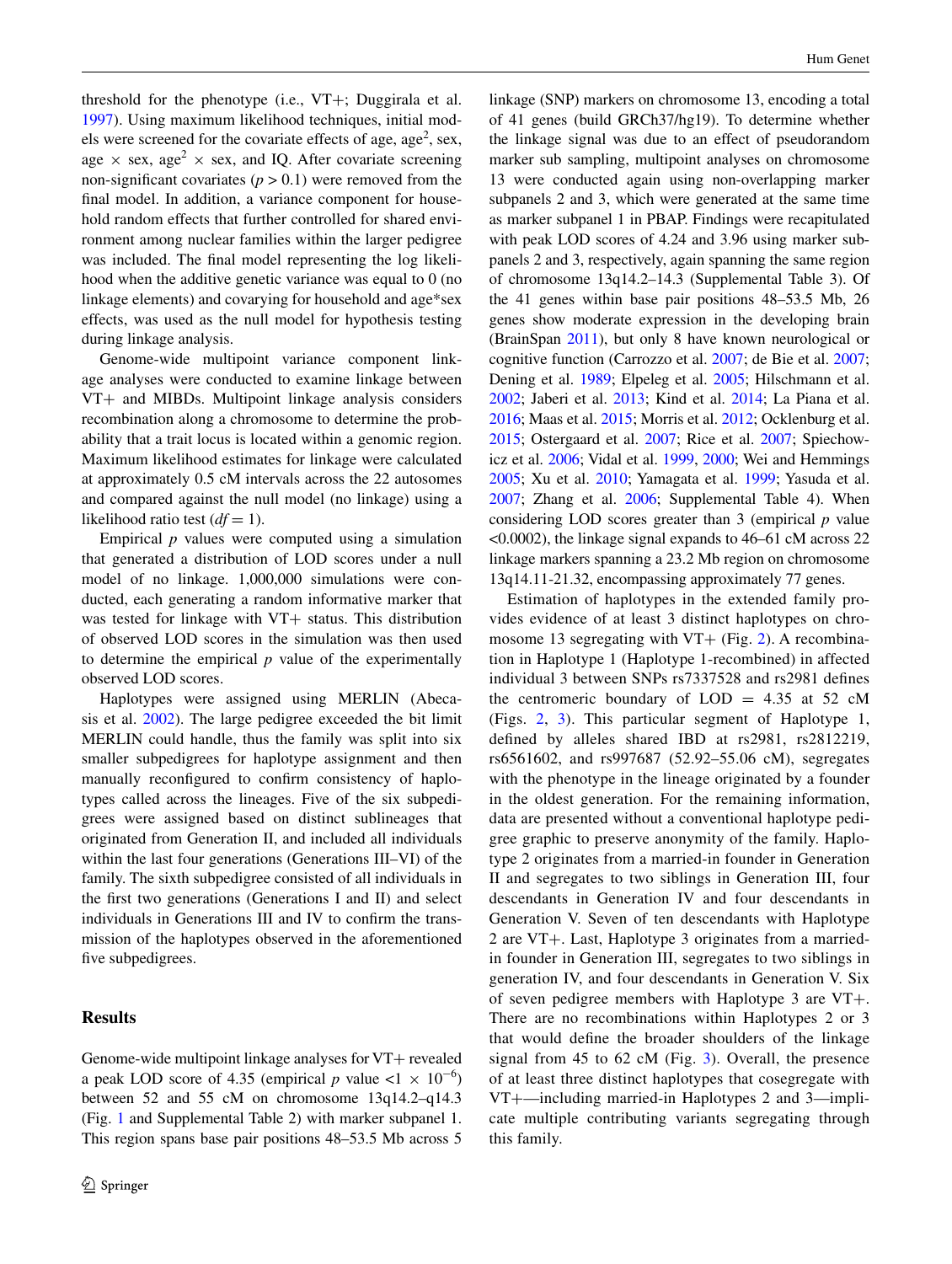

<span id="page-6-0"></span>**Fig. 1** Multipoint linkage results conditioned on impaired NWR at chromosome 13. Genes and associated SNPs under the highest linkage peak of LOD = 4.35, between 52 and 55 cM spanning physical positions 48–53.5 Mb on reference genome assembly build GRCh37/hg19

<span id="page-6-1"></span>**Fig. 2** Haplotypes spanning genomic location 45–62 cM on chromosome 13 segregating with Verbal Trait+ (affected) status in the family. The centromeric and telomeric boundaries of Haplotype 1-Recombined are defined by a recombinatorial events within individual 3 (Fig. [3\)](#page-7-0). No recombinatorial events in the family offer clear centromeric and telomeric boundaries for Haplotypes 2 and 3

| <b>SNP</b>                                                                                                                                                                                                                                                                                                                                    | Chr13<br>Haldane map<br>position<br>(CM)                                                                                                                                                                                               | Haplotype<br>1-Recombined | Haplotype<br>2                                                                        | Haplotype<br>3                                                                                                                                                                                                    |  |
|-----------------------------------------------------------------------------------------------------------------------------------------------------------------------------------------------------------------------------------------------------------------------------------------------------------------------------------------------|----------------------------------------------------------------------------------------------------------------------------------------------------------------------------------------------------------------------------------------|---------------------------|---------------------------------------------------------------------------------------|-------------------------------------------------------------------------------------------------------------------------------------------------------------------------------------------------------------------|--|
| exm - s1324015<br>rs9525816<br>rs7326184<br>rs7335530<br>rs9595337<br>rs2573263<br>rs912975<br>rs9534442<br>rs1328671<br>rs7337528<br>rs2981<br>rs2812219<br>rs6561602<br>rs997687<br>rs2898060<br>rs9538051<br>rs1410270<br>rs9317116<br>rs9598276<br>rs9592236<br>rs9540208<br>rs7988964<br>rs9317622<br>rs287398<br>rs2784843<br>rs9542142 | 45.41<br>46.44<br>47.13<br>47.76<br>48.46<br>49.14<br>49.80<br>50.54<br>51.35<br>52.02<br>52.92<br>53.67<br>54.19<br>55.05<br>55.59<br>56.37<br>56.89<br>57.65<br>58.29<br>58.93<br>59.68<br>60.22<br>60.84<br>61.61<br>62.02<br>62.62 | 3<br>2<br>3<br>3          | $\frac{3}{1}$<br>$222$<br>$22$<br>1<br>4<br>41324<br>1<br>2322442431<br>$\frac{2}{3}$ | 3<br>1<br>$\overline{\mathbf{2}}$<br>4<br>4<br>$\overline{2}$<br>1<br>4<br>2<br>1<br>$\frac{3}{2}$<br>4<br>1<br>$\frac{2}{3}$<br>4<br>4<br>$\overline{\mathbf{3}}$<br>1<br>3<br>1<br>$\overline{\mathbf{2}}$<br>1 |  |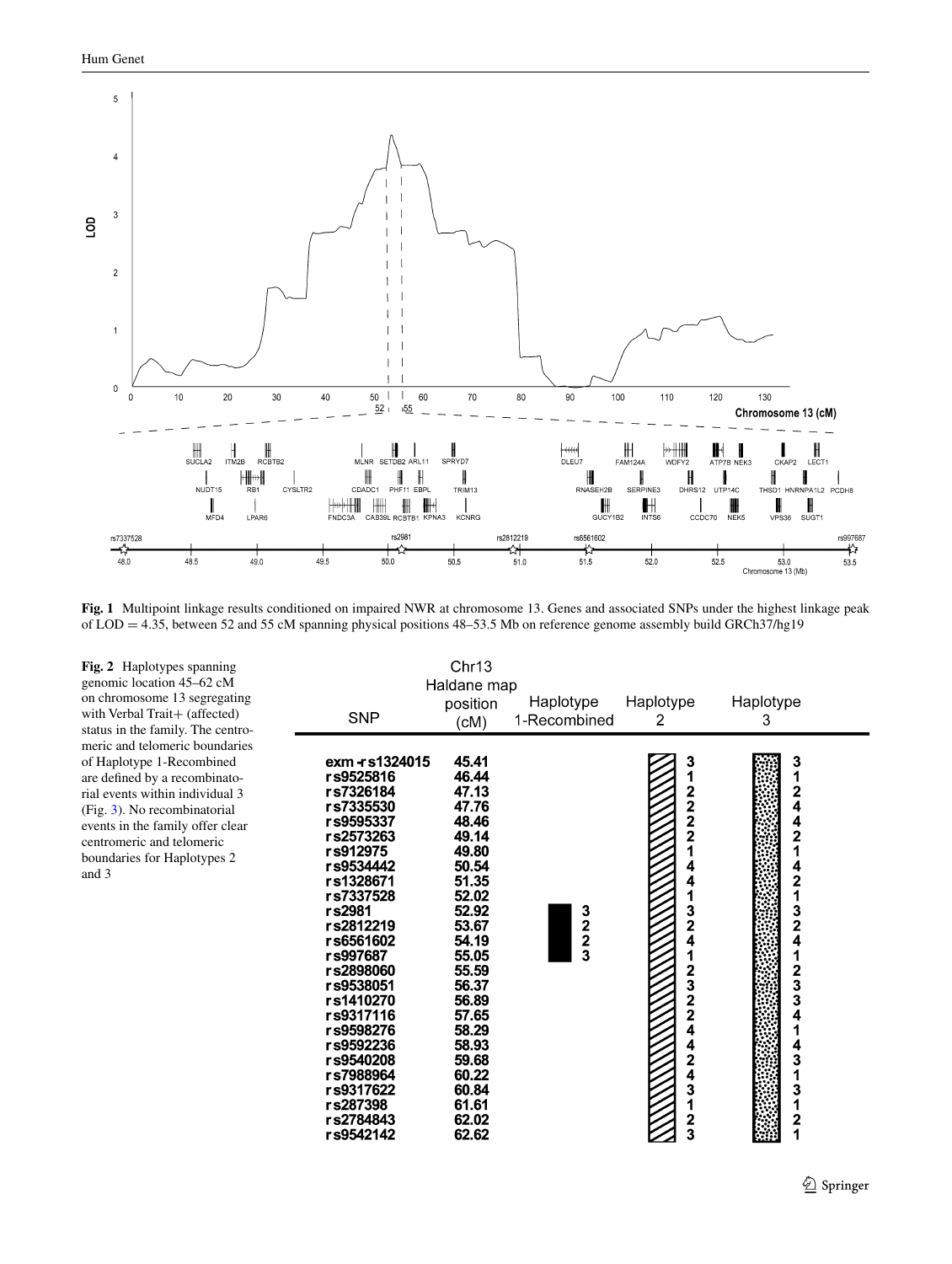

<span id="page-7-0"></span>**Fig. 3** Haplotype assignments spanning genomic location 45–62 cM on chromosome 13. The pedigree depicted is truncated to reflect the recombinatorial event observed in affected individual 3 that outlines

the centromeric and telomeric border of the linkage signal spanning 52–55 cM. Affected individuals are black diamonds, while unaffected individuals are gray diamonds

Other suggestive linkage signals (LOD >1.5; empirical *p* value <0.01) were observed on chromosome 2q37.1, 4q12– 13.2, 4q25, 7q22.3–31.2, 8q24.3, and 12p13.33 (Supplemental Table [2](#page-3-1)). Most notably, the linkage peak spanning  $7q22.3-q31.2$  has a max  $LOD = 2.06$  and contains the gene FOXP2—a causal gene for Childhood Apraxia of Speech (Fisher et al. [1998](#page-10-3); Lai et al. [2001](#page-11-2)).

**Discussion**

The present study identified a linkage signal spanning chromosome 13q14–q21 using a categorical phenotype (VT+ or VT−) derived from performance on NWR in an extended pedigree with a history of verbal trait disorders. This region encompasses SLI3 on chromosome 13q21,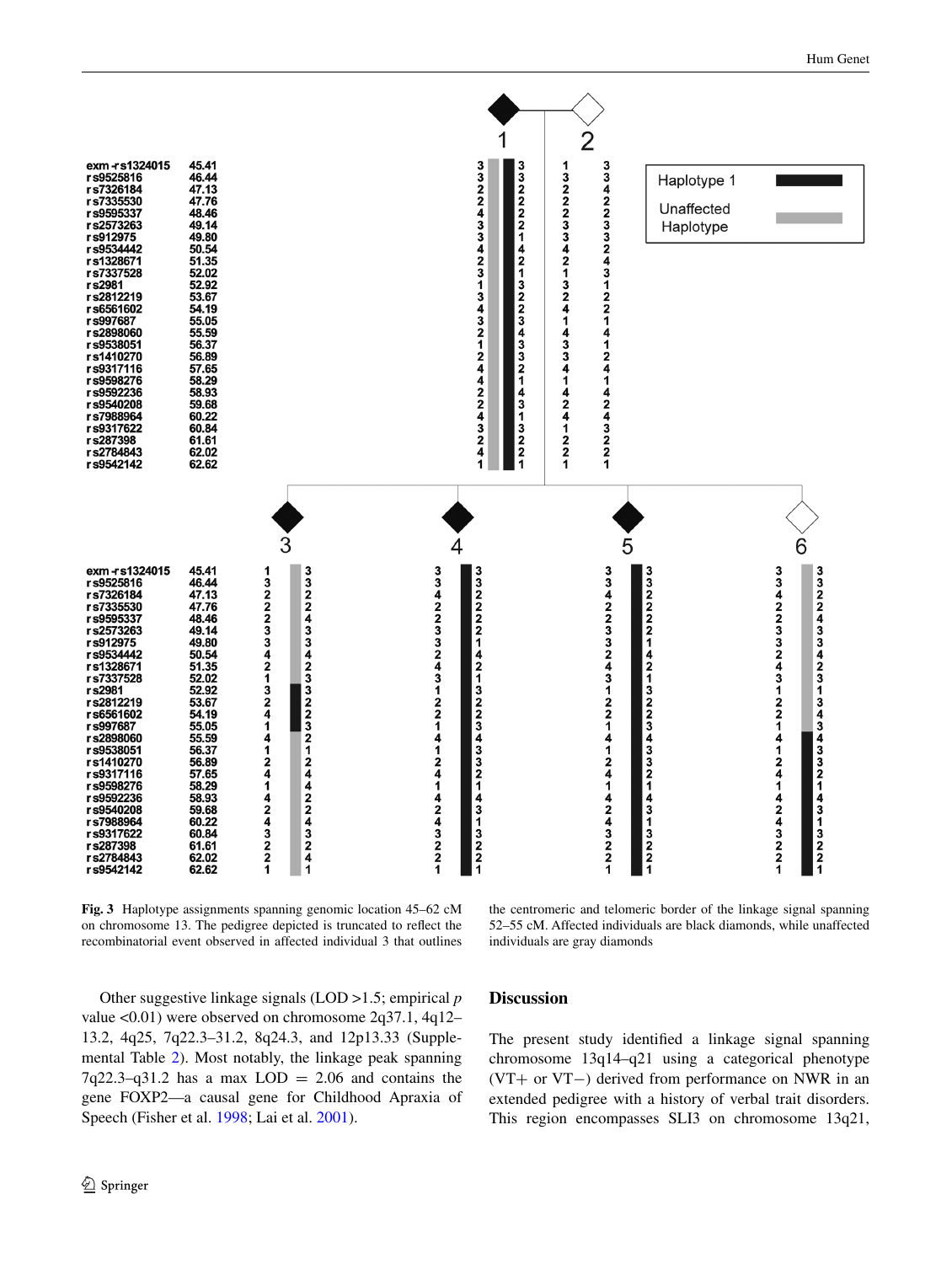a SLI locus previously identified by Bartlett et al. [\(2002](#page-10-24)), using a family-based linkage analysis in five Canadian families of Celtic ancestry with a history of specific language impairment (SLI). Their analysis was conditioned on a categorical reading-IQ discrepancy phenotype (nonword reading score at least one standard deviation below performance IQ), which they replicated in a larger independent US sample using the same phenotype (Bartlett et al. [2004](#page-10-25)). This region has also been implicated in autism spectrum disorder (ASD), a neurodevelopmental disorder with a core language component in combination with other core abnormalities in social and repetitive behaviors. A linkage signal at chromosome 13q21 was observed with a language delay phenotype in the Collaborative Linkage Study of Autism (CLSA; Bradford et al. [2001\)](#page-10-26). Furthermore, deletions at 13q12 through 13q21 have been reported in three subjects with ASD and poor receptive and expressive vocabulary (but normal speech), and in a subject with ASD with auditory processing deficits (Mitter et al. [2011;](#page-11-20) Smith et al. [2002](#page-12-24); Steele et al. [2001\)](#page-12-25). These deleted segments partially overlap the linkage peak in our present study, where LOD >1.5 (Supplemental Tables 2 and 3). The convergence of these findings associated with 13q14–q21 with related language phenotypes that underlie verbal trait disorders provides compelling support for this locus.

Within this pedigree, there are at least three distinct haplotypes segregating with VT+, of which, only Haplotype 1 originated with a founder in the oldest generation—the other two are more recently married into, consistent with assortative mating. Within the EUR reference population of 1000 genomes project, Haplotype 1-Recombined (Fig. [2\)](#page-6-1) is common with a frequency of 0.046. In a clinical context, verbal trait disorders such as developmental dyslexia and specific language impairment (SLI) have a high prevalence in the United States. The prevalence of developmental dyslexia is 7 % in the general population, and the prevalence of specific language impairment (SLI) is 5–8 % among preschool children (Peterson and Pennington [2015;](#page-11-5) Tomblin et al. [1997](#page-12-26)). Different haplotypes segregating within the family could indicate a single gene with different causal variants segregating within the family. It is also possible that different genes at the same locus, or at different loci, are mediating NWR performance. Further fine mapping and sequencing of the region is necessary to disentangle these possibilities and elucidate the potential variants driving the signal observed in the present study.

Underneath the peak linkage signal spanning the 52–55 cM region of chromosome 13 with LOD >4, there are interesting gene candidates with known function in neuropsychiatric disorders and neurodevelopment. *ITM2B* encodes a transmembrane protein that helps to inhibit the accumulation of beta-amyloid, but mutations have been implicated in Familial British Dementia and Familial Danish Dementia with similar pathology to Alzheimer disease (Vidal et al. [1999](#page-12-17), [2000](#page-12-18)). *Setdb2*, the zebrafish ortholog of *SETDB2*, is known to regulate left–right asymmetry in the zebrafish central nervous system (Xu et al. [2010](#page-12-20)). Human epidemiological research has also associated *SETDB2* with handedness (left versus right preference) with specific variants linked to reduction in laterality (Ocklenburg et al. [2015](#page-11-17)). This provides an interesting parallel to previous evidence that suggests language and reading disability are linked to atypical cerebral laterality (asymmetry) since language-related behavior is typically left lateralized (Leonard and Eckert [2008;](#page-11-21) Scerri et al. [2011](#page-11-22)). However, it is important to note that *SETDB2* has not yet been directly implicated in reading or language disability. *ATP7B* is a known gene associated with Wilson disease, which is a disorder characterized by the deposition of copper in the liver, brain, and other tissues, leading to neurological and cognitive deterioration including memory loss, tremors, and emotional changes (de Bie et al. [2007;](#page-10-18) Dening Tr [1989](#page-10-19)). *PCDH8* is part of the protocadherin family of CNS-specific cell adhesion molecules that plays a role in the development of neural circuitry (Hilschmann et al. [2002](#page-10-21); Yamagata et al. [1999\)](#page-12-21). Interestingly, the rat ortholog of *PCDH8*, *Arcadlin*, has been implicated in synaptic function and is dynamically expressed upon activation of hippocampal circuitry—a neural network necessary for learning and memory (Yasuda et al. [2007\)](#page-12-22).

By examining the extended linkage peak spanning 45–62 cM with LOD scores >3, we identified another three genes in the protocadherin family located telemetric to *PCDH8*—*PCDH17*, *PCDH20*, and *PCDH*—each of which encodes cell–cell adhesion molecules that are primarily expressed in the brain (Kim et al. [2010\)](#page-10-27). Variation in *PCDH9* has been linked to ASD and SLI, while *PCDH17* is highly expressed in the prefrontal and anterior regions of the temporal cortex and subcortical structures such as the thalamus, ventral striatum, and anterior cingulate—an expression pattern highlighting an overlap with corticostriatothalamic circuitry critical for higher order cognitive function and language development (Abrahams et al. [2007](#page-9-3); Marshall et al. [2008](#page-11-23)).

Our linkage findings on chromosome 13q do not correspond to other genome-wide linkage scans conditioned on NWR. A family-based linkage analysis conducted by the SLI consortium localized to chromosome 16q with further fine mapping identifying *CMIP* and *ATP2C2* as potential gene candidates mediating NWR in their sample (SLI Consortium [2002](#page-12-5), [2004](#page-12-6); Newbury et al. [2009](#page-11-6)). Another study performed by Brkanac et al. [\(2008](#page-10-28)), observed linkage signals on chromosomes 4p12, 12p, and 17q in families with a history of dyslexia. Discrepancies in genomic regions associated with NWR, in part, may be due to differences in the particular NWR test used to evaluate respective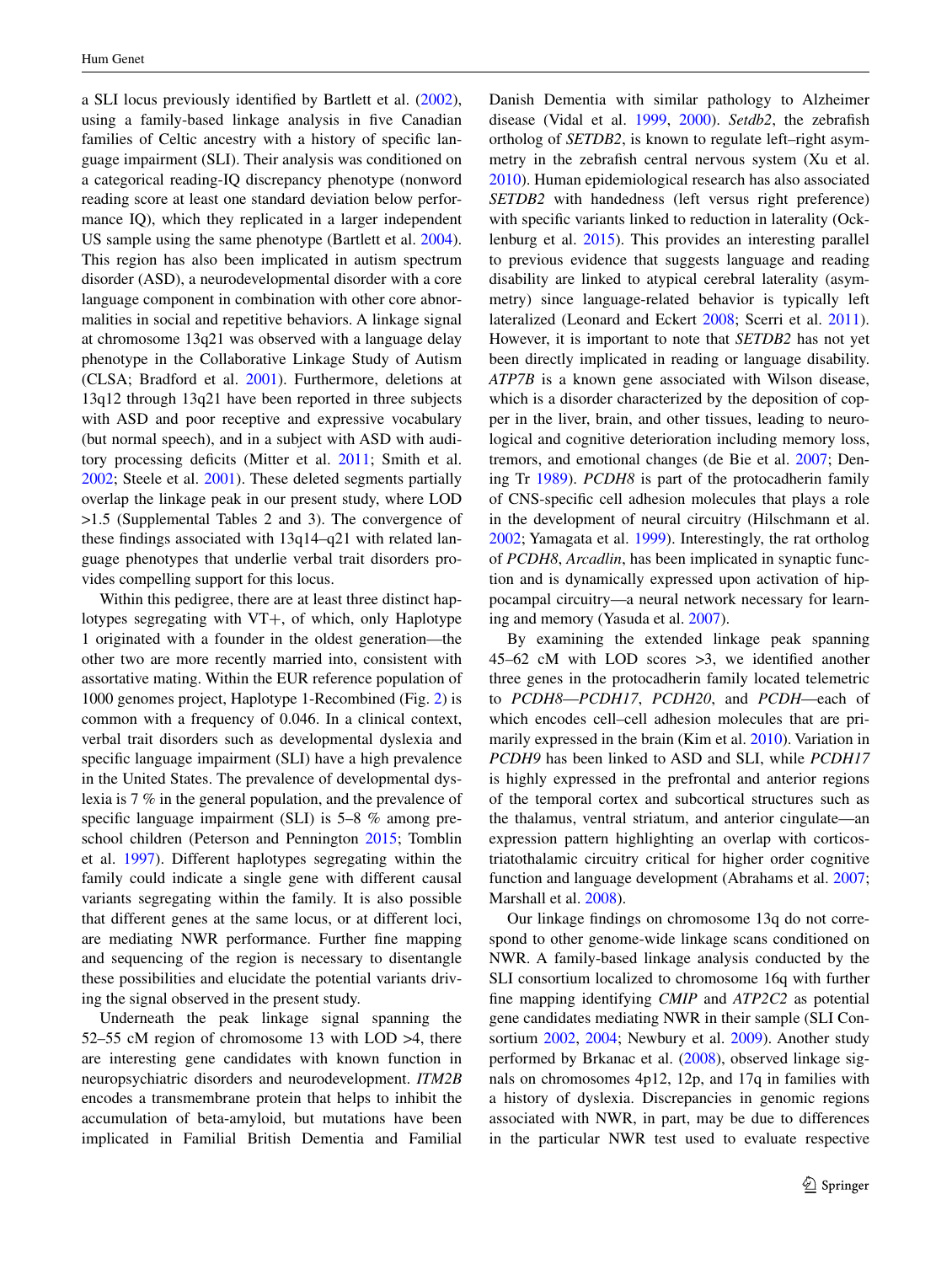subjects. Although the measures used in these studies do ostensibly assess NWR, there are differences in each that may more heavily tap into different combinations of underlying cognitive and/or behavioral abilities, such as phonological working memory, long-term lexical knowledge, and articulatory difficulty with nonsense words (Estes et al. [2007](#page-10-29); Gathercole [1995](#page-10-30)). Ascertainment differences and differences in age ranges between the present study and others could also contribute to the observed discrepancies. The SLI consortium used a family-based linkage analysis examining 186 nuclear families affected with SLI (SLI Consortium [2002,](#page-12-5) [2004\)](#page-12-6). Brkanac et al. ([2008\)](#page-10-28), used a family-based design examining 144 families with a history of dyslexia, whereas the present study examined one extended family with verbal trait disorder that could be derived from one or more rare variants. The small number of subjects in each of these studies would significantly limit the power to detect rare and uncommon variants. Ultimately, these findings may also reflect locus heterogeneity and highlight different molecular and biological mechanisms associated with NWR.

Due to the complex inheritance pattern of impaired NWR performance, a nonparametric analysis using variance components was used so that pre-specified values for parameters defining the genetic model would not be required (Bailey-Wilson [2004](#page-10-31)). This is in contrast to a parametric analysis that requires the specification of a genetic model, with the concern that a poorly specified model could lead to suboptimal results. An advantage to using a variance components approach is that it tends to be more powerful relative to other trait mapping methods (Kleensang et al. [2010](#page-11-24)). However, a limitation is that variance components provides poorer localization of the trait locus compared to a parametric analysis, and generally requires additional fine mapping to isolate the region (Amos and de Andrade [2001;](#page-10-32) Williams et al. [1997](#page-12-27)). An additional limitation is that we used a composite variable across two different NWR tests—performing more than one standard deviation below the age–sex standardized mean on either the NRT or SRT—to derive VT+ or − status. Although both measures evaluate NWR, the individual test items differ. As described previously, the SRT focuses on the repetition of syllables that comprise only four "early-8" consonants and can be used to examine NWR ability in young children and speakers of any age with limited phonetic inventories or speech sound disorder (Shriberg et al. [2009\)](#page-12-8). In comparison, although the NRT was designed to exclude late developing English consonants (the 'late-8'), younger children and speakers of any age with speech sound disorder can have articulation errors repeating the 9 different vowels and diphthongs, and 11 different consonants in the nonsense words, thus confounding test performance and reducing

transcription reliability (Shriberg et al. [2009](#page-12-8)). Because individuals tested in the extended pedigree ranged in age from 3 to 95 years old, it would not be optimal to test all individuals on only the NRT or SRT, as they may differ in their sensitivity to persistent types and levels of NWR deficits across the lifespan.

In conclusion, we found a statistically significant genome-wide multipoint linkage signal on chromosome 13q14–q21 using a NWR phenotype in an extended pedigree with a family history of verbal trait disorder. We hypothesize that the region of 13q14–q21 is a susceptibility locus for verbal trait disorders, but additional work must be conducted to (1) identify the gene(s) in this region contributing to the linkage signals observed in the present study and others that have been identified this same region, and (2) elucidate the complex genetic and environmental interactions that may increase susceptibility.

**Acknowledgments** This study was supported by grant National Institutes of Health (NIH) R01 DC000496 (LDS), NIH HD03352 (Waisman Center), MH 094293 (EMW, AQN), NIH R01 N5043530 (JRG), P50 HD027802 (JRG), T32 HD07094 (DTT), and F31 DC012270 (JDE). We thank our colleagues in the Phonology Project, Waisman Center, for their assistance, and the staff at the Yale Center for Genome Analysis for genotyping services We extend our sincere gratitude to a family member whose assistance and insights were central to this research, and to all participants for their contribution to this study.

#### **Compliance with ethical standards**

**Conflict of interest** The authors declare that they have no conflict of interest.

**Open Access** This article is distributed under the terms of the Creative Commons Attribution 4.0 International License ([http://crea](http://creativecommons.org/licenses/by/4.0/)[tivecommons.org/licenses/by/4.0/](http://creativecommons.org/licenses/by/4.0/)), which permits unrestricted use, distribution, and reproduction in any medium, provided you give appropriate credit to the original author(s) and the source, provide a link to the Creative Commons license, and indicate if changes were made.

#### **References**

- <span id="page-9-2"></span>Abecasis GR, Cherny SS, Cookson WO, Cardon LR (2002) Merlin rapid analysis of dense genetic maps using sparse gene flow trees. Nat Genet 30:97. doi[:10.1038/ng786](http://dx.doi.org/10.1038/ng786)
- <span id="page-9-3"></span>Abrahams BS, Tentler D, Perederiy JV, Oldham MC, Coppola G, Geschwind DH (2007) Genome-wide analyses of human perisylvian cerebral cortical patterning. Proc Natl Acad Sci USA 104:17849–17854. doi[:10.1073/pnas.0706128104](http://dx.doi.org/10.1073/pnas.0706128104)
- <span id="page-9-0"></span>Alarcón M, Cantor RM, Liu J, Gilliam TC, Geschwind DH (2002) Evidence for a language quantitative trait locus on chromosome 7q in multiplex autism families. Am J Hum Genet 70:60–71. doi[:10.1086/338241](http://dx.doi.org/10.1086/338241)
- <span id="page-9-1"></span>Alarcón M, Yonan AL, Gilliam TC, Cantor RM, Geschwind DH (2005) Quantitative genome scan and ordered-subsets analysis of autism endophenotypes support language QTLs. Mol Psychiatry 10:747–757. doi[:10.1038/sj.mp.4001666](http://dx.doi.org/10.1038/sj.mp.4001666)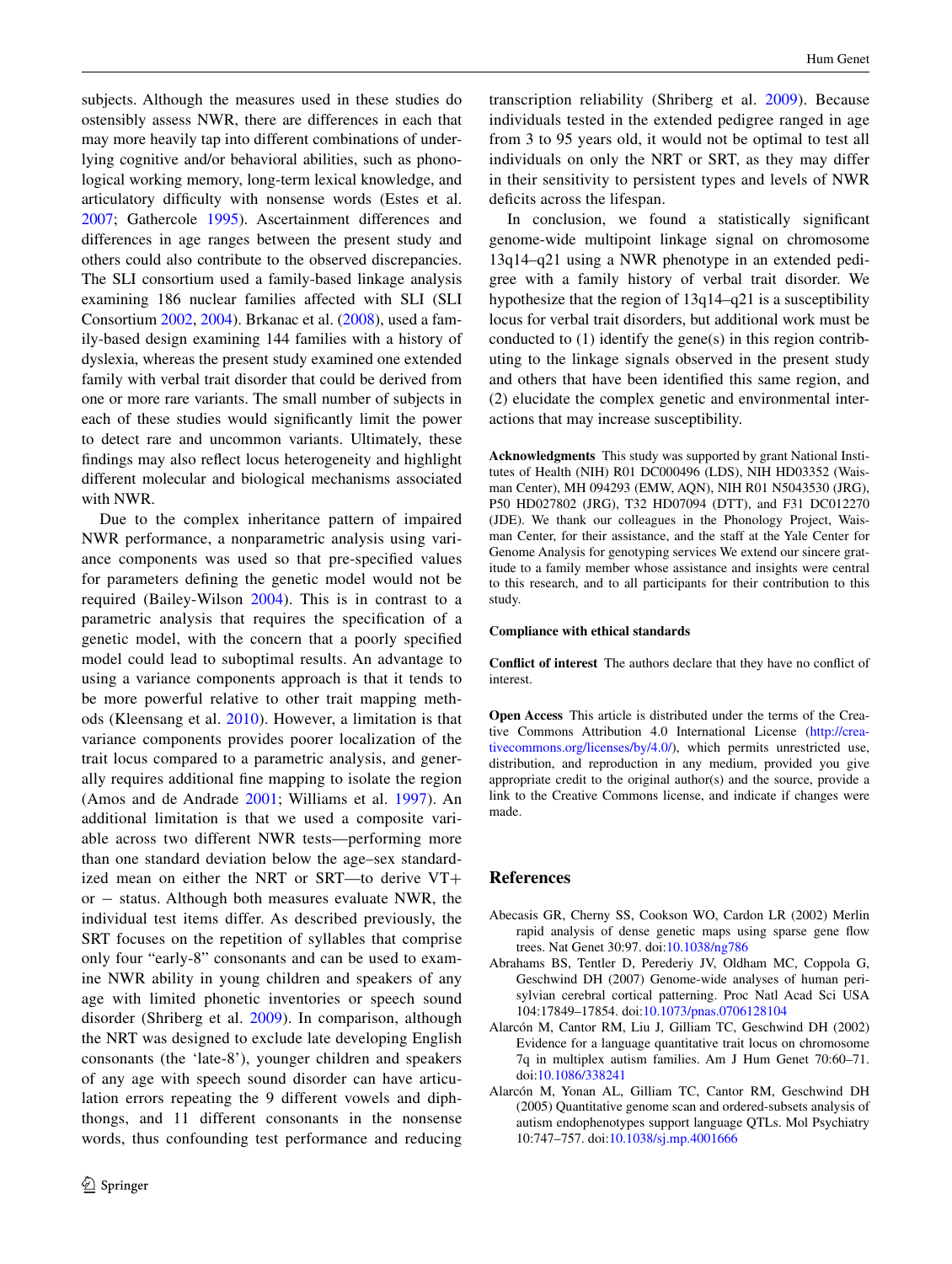- <span id="page-10-8"></span>Alarcón M, Abrahams BS, Stone JL, Duvall JA, Perederiy JV, Bomar JM, Sebat J, Wigler M, Martin CL, Ledbetter DH, Nelson SF, Cantor RM, Geschwind DH (2008) Linkage, association, and gene-expression analyses identify CNTNAP2 as an autism-susceptibility gene. Am J Hum Genet 82:150–159. doi:[10.1016/j.](http://dx.doi.org/10.1016/j.ajhg.2007.09.005) [ajhg.2007.09.005](http://dx.doi.org/10.1016/j.ajhg.2007.09.005)
- <span id="page-10-14"></span>Almasy L, Blangero J (1998) Multipoint quantitative-trait linkage analysis in general pedigrees. Am J Hum Genet 62:1198–1211. doi[:10.1086/301844](http://dx.doi.org/10.1086/301844)
- <span id="page-10-1"></span>American Speech-Language-Hearing Association (2007) Ad Hoc Committee on Childhood Apraxia of Speech: Childhood Apraxia of Speech [Position Statement]. ASHA, Rockville
- <span id="page-10-32"></span>Amos CI, de Andrade M (2001) Genetic linkage methods for quantitative traits. Stat Methods Med Res 10:3–25. doi[:10.1177/096228020101000102](http://dx.doi.org/10.1177/096228020101000102)
- <span id="page-10-12"></span>Archibald LMD, Gathercole SE (2006) Nonword repetition: a comparison of tests. J Speech Lang Hear Res 49:970–983. doi[:10.1044/1092-4388\(2006/070\)](http://dx.doi.org/10.1044/1092-4388(2006/070))
- <span id="page-10-31"></span>Bailey-Wilson JE (2004) Parametric versus nonparametric and twopoint versus multipoint: controversies in gene mapping. Encyclopedia of Genetics, Genomics, Proteomics and Bioinformatics. Wiley, Hoboken
- <span id="page-10-24"></span>Bartlett CW, Flax JF, Logue MW, Vieland VJ, Bassett AS, Tallal P, Brzustowicz LM (2002) A major susceptibility locus for specific language impairment is located on 13q21. Am J Hum Genet 71:45–55. doi:[10.1086/341095](http://dx.doi.org/10.1086/341095)
- <span id="page-10-25"></span>Bartlett CW, Flax JF, Logue MW, Smith BJ, Vieland VJ, Tallal P, Brzustowicz LM (2004) Examination of potential overlap in autism and language loci on chromosomes 2, 7, and 13 in two independent samples ascertained for specific language impairment. Hum Hered 57:10–20. doi:[10.1159/000077385](http://dx.doi.org/10.1159/000077385)
- <span id="page-10-6"></span>Bishop DVM, North T, Donlan C (1996) Nonword repetition as a behavioural marker for inherited language impairment: evidence from a Twin Study. J Child Psychol Psychiatry 37:391–403. doi[:10.1111/j.1469-7610.1996.tb01420.x](http://dx.doi.org/10.1111/j.1469-7610.1996.tb01420.x)
- <span id="page-10-7"></span>Bishop DVM, Adams CV, Norbury CF (2004) Using nonword repetition to distinguish genetic and environmental influences on early literacy development: a study of 6-year-old twins. Am J Med Genet B Neuropsychiatr Genet 129B:94–96. doi[:10.1002/](http://dx.doi.org/10.1002/ajmg.b.30065) [ajmg.b.30065](http://dx.doi.org/10.1002/ajmg.b.30065)
- <span id="page-10-26"></span>Bradford Y, Haines J, Hutcheson H, Gardiner M, Braun T, Sheffield V, Cassavant T, Huang W, Wang K, Vieland V, Folstein S, Santangelo S, Piven J (2001) Incorporating language phenotypes strengthens evidence of linkage to autism. Am J Med Genet 105:539–547. doi[:10.1002/ajmg.1497](http://dx.doi.org/10.1002/ajmg.1497)
- <span id="page-10-16"></span>BrainSpan: Atlas of the Developing Human Brain [Internet]. Funded by ARRA Awards 1RC2MH089921-01, 1RC2MH090047-01, and 1RC2MH089929-01. © 2011. [http://developinghumanbrain.](http://developinghumanbrain.org) [org](http://developinghumanbrain.org)
- <span id="page-10-28"></span>Brkanac Z, Chapman NH, Igo RP Jr, Matsushita MM, Nielsen K, Berninger VW, Wijsman EM, Raskind WH (2008) Genome scan of a nonword repetition phenotype in families with dyslexia: evidence for multiple loci. Behav Genet 38:462–475. doi[:10.1007/](http://dx.doi.org/10.1007/s10519-008-9215-2) [s10519-008-9215-2](http://dx.doi.org/10.1007/s10519-008-9215-2)
- <span id="page-10-0"></span>Campbell TF, Dollaghan CA, Rockette HE, Paradise JL, Feldman HM, Shriberg LD, Sabo DL, Kurs-Lasky M (2003) Risk factors for speech delay of unknown origin in 3-year-old children. Child Dev 74:346–357. doi[:10.1111/1467-8624.7402002](http://dx.doi.org/10.1111/1467-8624.7402002)
- <span id="page-10-17"></span>Carrozzo R, Dionisi-Vici C, Steuerwald U, Lucioli S, Deodato F, Di Giandomenico S, Bertini E, Franke B, Kluijtmans LAJ, Meschini MC, Rizzo C, Piemonte F, Rodenburg R, Santer R, Santorelli FM, van Rooij A, Vermunt-de Koning D, Morava E, Wevers RA (2007) SUCLA2 mutations are associated with mild methylmalonic aciduria, Leigh-like encephalomyopathy, dystonia and deafness. Brain 130:862–874
- <span id="page-10-13"></span>Choi Y, Wijsman EM, Weir BS (2009) Case-control association testing in the presence of unknown relationships. Genet Epidemiol 33:668–678. doi[:10.1002/gepi.20418](http://dx.doi.org/10.1002/gepi.20418)
- <span id="page-10-18"></span>de Bie P, Muller P, Wijmenga C, Klomp LWJ (2007) Molecular pathogenesis of Wilson and Menkes disease: correlation of mutations with molecular defects and disease phenotypes. J Med Genet 44:673–688. doi[:10.1136/jmg.2007.052746](http://dx.doi.org/10.1136/jmg.2007.052746)
- <span id="page-10-19"></span>Dening Tr BGE (1989) Wilson's disease: psychiatric symptoms in 195 cases. Arch Gen Psychiatry 46:1126–1134. doi:[10.1001/arc](http://dx.doi.org/10.1001/archpsyc.1989.01810120068011) [hpsyc.1989.01810120068011](http://dx.doi.org/10.1001/archpsyc.1989.01810120068011)
- <span id="page-10-5"></span>Dollaghan C, Campbell TF (1998) Nonword repetition and child language impairment. J Speech Lang Hear Res 41:1136–1146. doi[:10.1044/jslhr.4105.1136](http://dx.doi.org/10.1044/jslhr.4105.1136)
- <span id="page-10-15"></span>Duggirala R, Williams JT, Williams-Blangero S, Blangero J (1997) A variance component approach to dichotomous trait linkage analysis using a threshold model. Genet Epidemiol 14:987–992. doi[:10.1002/](http://dx.doi.org/10.1002/(SICI)1098-2272(1997)14:6%3c987:AID-GEPI71%3e3.0.CO;2-G) [\(SICI\)1098-2272\(1997\)14:6<987:AID-GEPI71>3.0.CO;2-G](http://dx.doi.org/10.1002/(SICI)1098-2272(1997)14:6%3c987:AID-GEPI71%3e3.0.CO;2-G)
- <span id="page-10-20"></span>Elpeleg O, Miller C, Hershkovitz E, Bitner-Glindzicz M, Bondi-Rubinstein G, Rahman S, Pagnamenta A, Eshhar S, Saada A (2005) Deficiency of the ADP-forming succinyl-CoA synthase activity is associated with encephalomyopathy and mitochondrial DNA depletion. Am J Hum Genet 76:1081–1086. doi[:10.1086/430843](http://dx.doi.org/10.1086/430843)
- <span id="page-10-29"></span>Estes KG, Evans JL, Else-Quest N (2007) Differences in the nonword repetition performance of children with and without specific language impairment: a meta-analysis. J Speech Lang Hear Res 50:177–195. doi[:10.1044/1092-4388\(2007/015\)](http://dx.doi.org/10.1044/1092-4388(2007/015))
- <span id="page-10-3"></span>Fisher SE, Vargha-Khadem F, Watkins KE, Monaco AP, Pembrey ME (1998) Localisation of a gene implicated in a severe speech and language disorder. Nat Genet 18:168–170. doi[:10.1038/](http://dx.doi.org/10.1038/ng0298-168) [ng0298-168](http://dx.doi.org/10.1038/ng0298-168)
- <span id="page-10-30"></span>Gathercole SE (1995) Is nonword repetition a test of phonological memory or long-term knowledge–it all depends on the nonwords. Mem Cognit 23:83–94. doi[:10.3758/Bf03210559](http://dx.doi.org/10.3758/Bf03210559)
- <span id="page-10-9"></span>Glahn DC, Knowles EE, McKay DR, Sprooten E, Raventós H, Blangero J, Gottesman II, Almasy L (2014) Arguments for the sake of endophenotypes: examining common misconceptions about the use of endophenotypes in psychiatric genetics. Am J Med Genet B Neuropsychiatr Genet. doi[:10.1002/ajmg.b.32221](http://dx.doi.org/10.1002/ajmg.b.32221)
- <span id="page-10-11"></span>Goldman R, Fristoe M (2000) Goldman-Fristoe test of articulation, 2nd edn. American Guidance Service Inc, Circle Pines
- <span id="page-10-21"></span>Hilschmann N, Barnikol HU, Barnikol-Watanabe S, Götz H, Kratzin H, Thinnes FP (2002) The immunoglobulin-like genetic predetermination of the brain: the protocadherins, blueprint of the neuronal network. Naturwissenschaften 88:2–12. doi[:10.1007/](http://dx.doi.org/10.1007/s001140000190) [s001140000190](http://dx.doi.org/10.1007/s001140000190)
- <span id="page-10-2"></span>Hurst JA, Baraitser M, Auger E, Graham F, Norell S (1990) An extended family with a dominantly inherited speech disorder. Dev Med Child Neurol 32:352–355. doi:[10.1111/j.1469-8749.1990.](http://dx.doi.org/10.1111/j.1469-8749.1990.tb16948.x) [tb16948.x](http://dx.doi.org/10.1111/j.1469-8749.1990.tb16948.x)
- <span id="page-10-22"></span>Jaberi E, Chitsazian F, Ali Shahidi G, Rohani M, Sina F, Safari I, Malakouti Nejad M, Houshmand M, Klotzle B, Elahi E (2013) The novel mutation p.Asp251Asn in the [beta]-subunit of succinate-CoA ligase causes encephalomyopathy and elevated succinylcarnitine. J Hum Genet 58:526–530. doi:[10.1038/jhg.2013.45](http://dx.doi.org/10.1038/jhg.2013.45)
- <span id="page-10-4"></span>Kang C, Drayna D (2011) Genetics of speech and language disorders. Annu Rev Genomics Hum Genet 12:145–164. doi[:10.1146/](http://dx.doi.org/10.1146/annurev-genom-090810-183119) [annurev-genom-090810-183119](http://dx.doi.org/10.1146/annurev-genom-090810-183119)
- <span id="page-10-10"></span>Kaufman AS, Kaufman NL (2004) Kaufman brief intelligence test, Second edn (KBIT-2), Pearson Assessments, San Antonio
- <span id="page-10-27"></span>Kim S-Y, Yasuda S, Tanaka H, Yamagata K, Kim H (2010) Nonclustered protocadherin. Cell Adh Migr 5:97–105. doi[:10.4161/](http://dx.doi.org/10.4161/cam.5.2.14374) [cam.5.2.14374](http://dx.doi.org/10.4161/cam.5.2.14374)
- <span id="page-10-23"></span>Kind B, Muster B, Staroske W, Herce HD, Sachse R, Rapp A, Schmidt F, Koss S, Cardoso MC, Lee-Kirsch MA (2014) Altered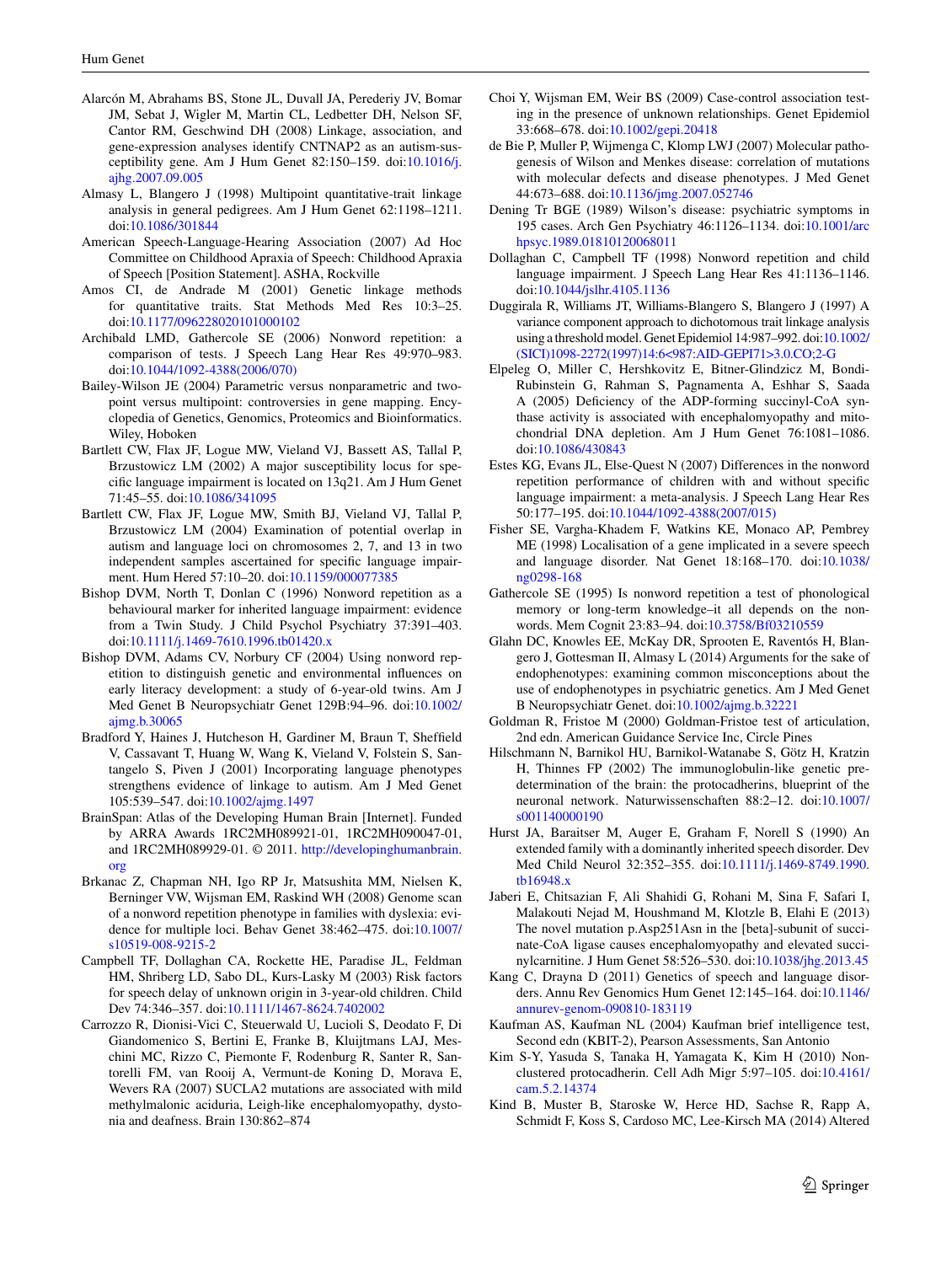spatio-temporal dynamics of RNase H2 complex assembly at replication and repair sites in Aicardi-Goutières syndrome. Hum Mol Genet 23:5950–5960

- <span id="page-11-24"></span>Kleensang A, Franke D, Alcaïs A, Abel L, Müller-Myhsok B, Ziegler A (2010) An extensive comparison of quantitative trait loci mapping methods. Hum Hered 69:202–211. doi[:10.1159/000289596](http://dx.doi.org/10.1159/000289596)
- <span id="page-11-14"></span>La Piana R, Uggetti C, Roncarolo F, Vanderver A, Olivieri I, Tonduti D, Helman G, Balottin U, Fazzi E, Crow YJ, Livingston J, Orcesi S (2016) Neuroradiologic patterns and novel imaging findings in Aicardi-Goutières syndrome. Neurology 86:28–35. doi[:10.1212/](http://dx.doi.org/10.1212/WNL.0000000000002228) [WNL.0000000000002228](http://dx.doi.org/10.1212/WNL.0000000000002228)
- <span id="page-11-2"></span>Lai CSL, Fisher SE, Hurst JA, Vargha-Khadem F, Monaco AP (2001) A forkhead-domain gene is mutated in a severe speech and language disorder. Nature 413:519–523. doi:[10.1038/35097076](http://dx.doi.org/10.1038/35097076)
- <span id="page-11-7"></span>Lenzenweger MF (2013) Endophenotype, intermediate phenotype, biomarker: definitions, concept comparisons, clarifications. Depress Anxiety 30(3):185–189
- <span id="page-11-21"></span>Leonard CM, Eckert MA (2008) Asymmetry and dyslexia. Dev Neuropsychol 33:663–681. doi:[10.1080/87565640802418597](http://dx.doi.org/10.1080/87565640802418597)
- <span id="page-11-0"></span>Lewis BA, Freebairn LA, Taylor HG (2000) Academic outcomes in children with histories of speech sound disorders. J Commun Disord 33:11–30. doi:[10.1016/S0021-9924\(99\)00023-4](http://dx.doi.org/10.1016/S0021-9924(99)00023-4)
- <span id="page-11-11"></span>Lohmeier HL, Shriberg LD (2011) Reference data for the syllable repetition task (SRT). Technical Report No. 17, Phonology Project, Waisman Center, University of Wisconsin-Madison
- <span id="page-11-15"></span>Maas RR, Marina AD, Brouwer APM, Wevers RA, Rodenburg RJ, Wortmann SB (2015) SUCLA2 Deficiency: a deafness-dystonia syndrome with distinctive metabolic findings (Report of a New Patient and Review of the Literature). Springer Berlin Heidelberg, p 1–6. doi: [10.1007/8904\\_2015\\_464](http://dx.doi.org/10.1007/8904_2015_464)
- <span id="page-11-3"></span>MacDermot KD, Bonora E, Sykes N, Coupe A-M, Lai CSL, Vernes SC, Vargha-Khadem F, McKenzie F, Smith RL, Monaco AP, Fisher SE (2005) Identification of FOXP2 truncation as a novel cause of developmental speech and language deficits. Am J Hum Genet 76:1074–1080. doi[:10.1086/430841](http://dx.doi.org/10.1086/430841)
- <span id="page-11-23"></span>Marshall CR, Noor A, Vincent JB, Lionel AC, Feuk L, Skaug J, Shago M, Moessner R, Pinto D, Ren Y, Thiruvahindrapduram B, Fiebig A, Schreiber S, Friedman J, Ketelaars CE, Vos YJ, Ficicioglu C, Kirkpatrick S, Nicolson R, Sloman L, Summers A, Gibbons CA, Teebi A, Chitayat D, Weksberg R, Thompson A, Vardy C, Crosbie V, Luscombe S, Baatjes R, Zwaigenbaum L, Roberts W, Fernandez B, Szatmari P, Scherer SW (2008) Structural variation of chromosomes in autism spectrum disorder. Am J Hum Genet 82:477–488. doi[:10.1016/j.ajhg.2007.12.009](http://dx.doi.org/10.1016/j.ajhg.2007.12.009)
- <span id="page-11-12"></span>Matise TC, Chen F, Chen W, De La Vega FM, Hansen M, He C, Hyland FCL, Kennedy GC, Kong X, Murray SS, Ziegle JS, Stewart WCL, Buyske S (2007) A second-generation combined linkage–physical map of the human genome. Genome Res 17:1783–1786. doi:[10.1101/gr.7156307](http://dx.doi.org/10.1101/gr.7156307)
- <span id="page-11-20"></span>Mitter D, Ullmann R, Muradyan A, Klein-Hitpas L, Kanber D, Ounap K, Kaulisch M, Lohmann D (2011) Genotype-phenotype correlations in patients with retinoblastoma and interstitial 13q deletions. Eur J Hum Genet 19:947–958. doi[:10.1038/ejhg.2011.58](http://dx.doi.org/10.1038/ejhg.2011.58)
- <span id="page-11-10"></span>Moore MW, Tompkins CA, Dollaghan CA (2010) Manipulating articulatory demands in non-word repetition: a 'late-8' non-word repetition task. Clin Linguist Phon 24:997–1008. doi[:10.3109/0269](http://dx.doi.org/10.3109/02699206.2010.510917) [9206.2010.510917](http://dx.doi.org/10.3109/02699206.2010.510917)
- <span id="page-11-16"></span>Morris CP, Baune BT, Domschke K, Arolt V, Swagell CD, Hughes IP, Lawford BR, McD Young R, Voisey J (2012) KPNA3 variation is associated with schizophrenia, major depression, opiate dependence and alcohol dependence. Dis Markers. doi[:10.3233/](http://dx.doi.org/10.3233/dma-2012-0921) [dma-2012-0921](http://dx.doi.org/10.3233/dma-2012-0921)
- <span id="page-11-13"></span>Nato AQ, Chapman NH, Sohi HK, Nguyen HD, Brkanac Z, Wijsman EM (2015) PBAP: a pipeline for file processing and quality control of pedigree data with dense genetic markers. Bioinformatics 31:3790–3798. doi:[10.1093/bioinformatics/btv444](http://dx.doi.org/10.1093/bioinformatics/btv444)
- <span id="page-11-6"></span>Newbury DF, Winchester L, Addis L, Paracchini S, Buckingham L-L, Clark A, Cohen W, Cowie H, Dworzynski K, Everitt A, Goodyer IM, Hennessy E, Kindley AD, Miller LL, Nasir J, O'Hare A, Shaw D, Simkin Z, Simonoff E, Slonims V, Watson J, Ragoussis J, Fisher SE, Seckl JR, Helms PJ, Bolton PF, Pickles A, Conti-Ramsden G, Baird G, Bishop DVM, Monaco AP (2009) CMIP and ATP2C2 modulate phonological short-term memory in language impairment. Am J Hum Genet 85:264–272. doi:[10.1016/j.](http://dx.doi.org/10.1016/j.ajhg.2009.07.004) [ajhg.2009.07.004](http://dx.doi.org/10.1016/j.ajhg.2009.07.004)
- <span id="page-11-17"></span>Ocklenburg S, Arning L, Gerding WM, Hengstler JG, Epplen JT, Güntürkün O, Beste C, Akkad DA (2015) Left-right axis differentiation and functional lateralization: a haplotype in the methyltransferase encoding gene SETDB2 might mediate handedness in healthy adults. Mol Neurobiol. doi[:10.1007/s12035-015-9534-2](http://dx.doi.org/10.1007/s12035-015-9534-2)
- <span id="page-11-18"></span>Ostergaard E, Hansen FJ, Sorensen N, Duno M, Vissing J, Larsen PL, Faeroe O, Thorgrimsson S, Wibrand F, Christensen E, Schwartz M (2007) Mitochondrial encephalomyopathy with elevated methylmalonic acid is caused by SUCLA2 mutations. Brain 130:853–861
- <span id="page-11-5"></span>Peterson RL, Pennington BF (2015) Developmental dyslexia. Annu Rev Clin Psychol 11:283–307. doi[:10.1146/](http://dx.doi.org/10.1146/annurev-clinpsy-032814-112842) [annurev-clinpsy-032814-112842](http://dx.doi.org/10.1146/annurev-clinpsy-032814-112842)
- <span id="page-11-8"></span>Potter NL, Hall S, Karlsson HB, Fourakis M, Lohmeier HL, McSweeny JL, Tilkens CM, Wilson DL, Shriberg LD (2012) Reference data for the Madison Speech Assessment Protocol (MSAP): a database of 150 participants 3-to-18 years of age with typical speech. Technical Report No. 18, Phonology Project, Waisman Center, University of Wisconsin-Madison
- <span id="page-11-19"></span>Rice G, Patrick T, Parmar R, Taylor CF, Aeby A, Aicardi J, Artuch R, Montalto SA, Bacino CA, Barroso B, Baxter P, Benko WS, Bergmann C, Bertini E, Biancheri R, Blair EM, Blau N, Bonthron DT, Briggs T, Brueton LA, Brunner HG, Burke CJ, Carr IM, Carvalho DR, Chandler KE, Christen H-J, Corry PC, Cowan FM, Cox H, D'Arrigo S, Dean J, De Laet C, De Praeter C, Déry C, Ferrie CD, Flintoff K, Frints SGM, Garcia-Cazorla A, Gener B, Goizet C, Goutières F, Green AJ, Guët A, Hamel BCJ, Hayward BE, Heiberg A, Hennekam RC, Husson M, Jackson AP, Jayatunga R, Jiang Y-H, Kant SG, Kao A, King MD, Kingston HM, Klepper J, van der Knaap MS, Kornberg AJ, Kotzot D, Kratzer W, Lacombe D, Lagae L, Landrieu PG, Lanzi G, Leitch A, Lim MJ, Livingston JH, Lourenco CM, Lyall EGH, Lynch SA, Lyons MJ, Marom D, McClure JP, McWilliam R, Melancon SB, Mewasingh LD, Moutard M-L, Nischal KK, Østergaard JR, Prendiville J, Rasmussen M, Rogers RC, Roland D, Rosser EM, Rostasy K, Roubertie A, Sanchis A, Schiffmann R, Scholl-Bürgi S, Seal S, Shalev SA, Corcoles CS, Sinha GP, Soler D, Spiegel R, Stephenson JBP, Tacke U, Tan TY, Till M, Tolmie JL et al (2007) Clinical and molecular phenotype of Aicardi-Goutières syndrome. Am J Hum Genet 81:713–725. doi[:10.1086/521373](http://dx.doi.org/10.1086/521373)
- <span id="page-11-4"></span>Rice GM, Raca G, Jakielski KJ, Laffin JJ, Iyama-Kurtycz CM, Hartley SL, Sprague RE, Heintzelman AT, Shriberg LD (2012) Phenotype of FOXP2 haploinsufficiency in a mother and son. Am J Med Genet A 158A:174–181. doi:[10.1002/ajmg.a.34354](http://dx.doi.org/10.1002/ajmg.a.34354)
- <span id="page-11-1"></span>Royal College of Speech and Language Therapists (2011) Developmental verbal dyspraxia policy statement. The Royal College of Speech and Language Therapists, London
- <span id="page-11-22"></span>Scerri TS, Brandler WM, Paracchini S, Morris AP, Ring SM, Richardson AJ, Talcott JB, Stein J, Monaco AP (2011) PCSK6 is associated with handedness in individuals with dyslexia. Hum Mol Genet 20:608–614. doi:[10.1093/hmg/ddq475](http://dx.doi.org/10.1093/hmg/ddq475)
- <span id="page-11-9"></span>Scheer-Cohen AR, Holt AS, Karlsson HB, Mabie HL, McSweeny JL, Tilkens CM, Shriberg LD (2013) Reference data for the Madison Speech Assessment Protocol (MSAP): a database of fifty 20-to-80 year old participants with typical speech, Technical Report No. 20, Phonology Project, Waisman Center, University of Wisconsin-Madison